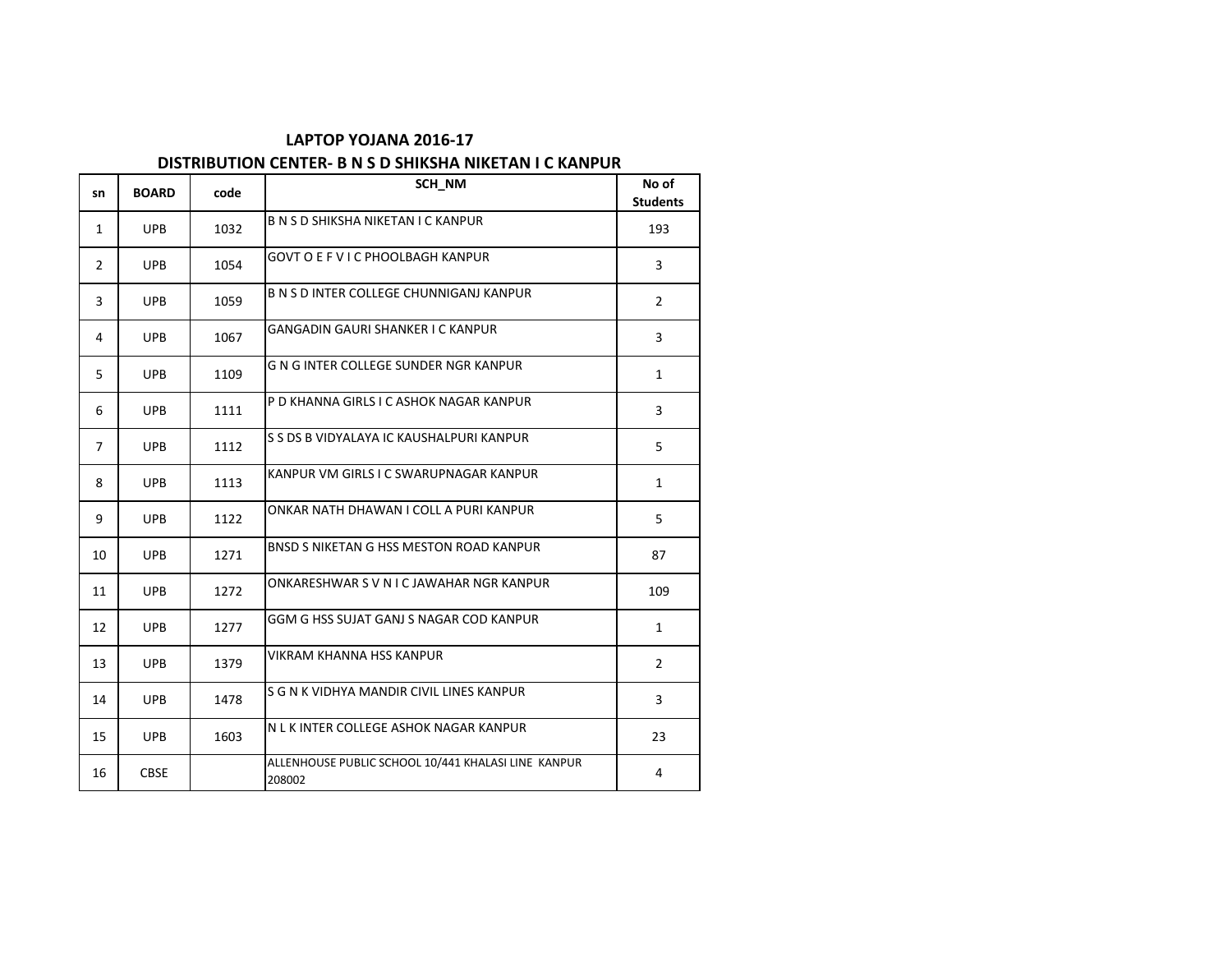| 17 | <b>CBSE</b>     |              | GURU NANAK PUBLIC SCHOOL LAJPAT NAGAR KANPUR 208005                                          | 4              |
|----|-----------------|--------------|----------------------------------------------------------------------------------------------|----------------|
| 18 | <b>CBSE</b>     |              | INTERNATIONAL CENTRE ENGLISH SCHOOL B S PARK ARYA NAGAR<br>KANPUR UTTAR PRADESH 208002       | $\overline{2}$ |
| 19 | <b>CBSE</b>     |              | KENDRIYA VIDYALAYA NO 1 O E F NEW TAXI STAND SHUKLA GANJ<br>ROAD KANPUR CANTT KANPUR 208004  | 3              |
| 20 | <b>CBSE</b>     |              | MARIAMPUR SR SEC SCHOOL SHASTRI NAGAR KANPUR UTTAR<br><b>PRADESH 208005</b>                  | 14             |
| 21 | <b>CBSE</b>     |              | PRABHAT PUBLIC SCHOOL K BLOCK SARVODAYA NAGAR R S<br>PURAM KANPUR 208025                     | 5              |
| 22 | <b>CBSE</b>     |              | PT DEEN DAYAL UPADHYAY SANATAN DHARMA VIDYALAYA 3A/252<br>AZAD NAGAR NAWABGANJ KANPUR 208002 | $\overline{2}$ |
| 23 | <b>CBSE</b>     |              | SHRI SANATAN DHARAM EDUCATION CENTRE 118 / 226 KAUSHAL<br>PURI KANPUR UTTAR PRADESH 208012   | 24             |
| 24 | <b>CBSE</b>     |              | SIR PADAMPAT SINGHANIA EDUCATION CENTRE KAMLA NAGAR<br>KANPUR UTTAR PRADESH 208005           | 54             |
| 25 | <b>ICSE</b>     | <b>UP094</b> | DR. VIRENDRA SWARUP EDUCATION<br>CENTRE, AVADHPURI, KANPUR                                   | 17             |
| 26 | <b>ICSE</b>     | UP107        | DR. VIRENDRA SWARUP MEMORIAL PUBLIC SCHOOL, CIVIL<br>LINES.                                  | 4              |
| 27 | <b>ICSE</b>     | UP041        | SHEILING HOUSE SCHOOL, KANPUR                                                                | 16             |
| 28 | <b>SANSKRIT</b> | 0002         | श्री कल्लूमल सं. उ. मा. वि. चावलमण्डी                                                        | 4              |
| 29 | <b>SANSKRIT</b> | 0004         | श्री विद्या विनोदादर्श सं. उ. मा. वि. मौनीघाट नबावगंज                                        | 8              |
| 30 | <b>SANSKRIT</b> | 0010         | श्री सरस्वती ब्रह्मचर्याश्रम सं. उ. मा. वि. परमट                                             | 8              |
| 31 | <b>SANSKRIT</b> | 0012         | श्रीमती रानी रौताइनबघेलिन सं. उ. मा. वि. रावतपूर,                                            | 10             |
|    |                 |              |                                                                                              | 620            |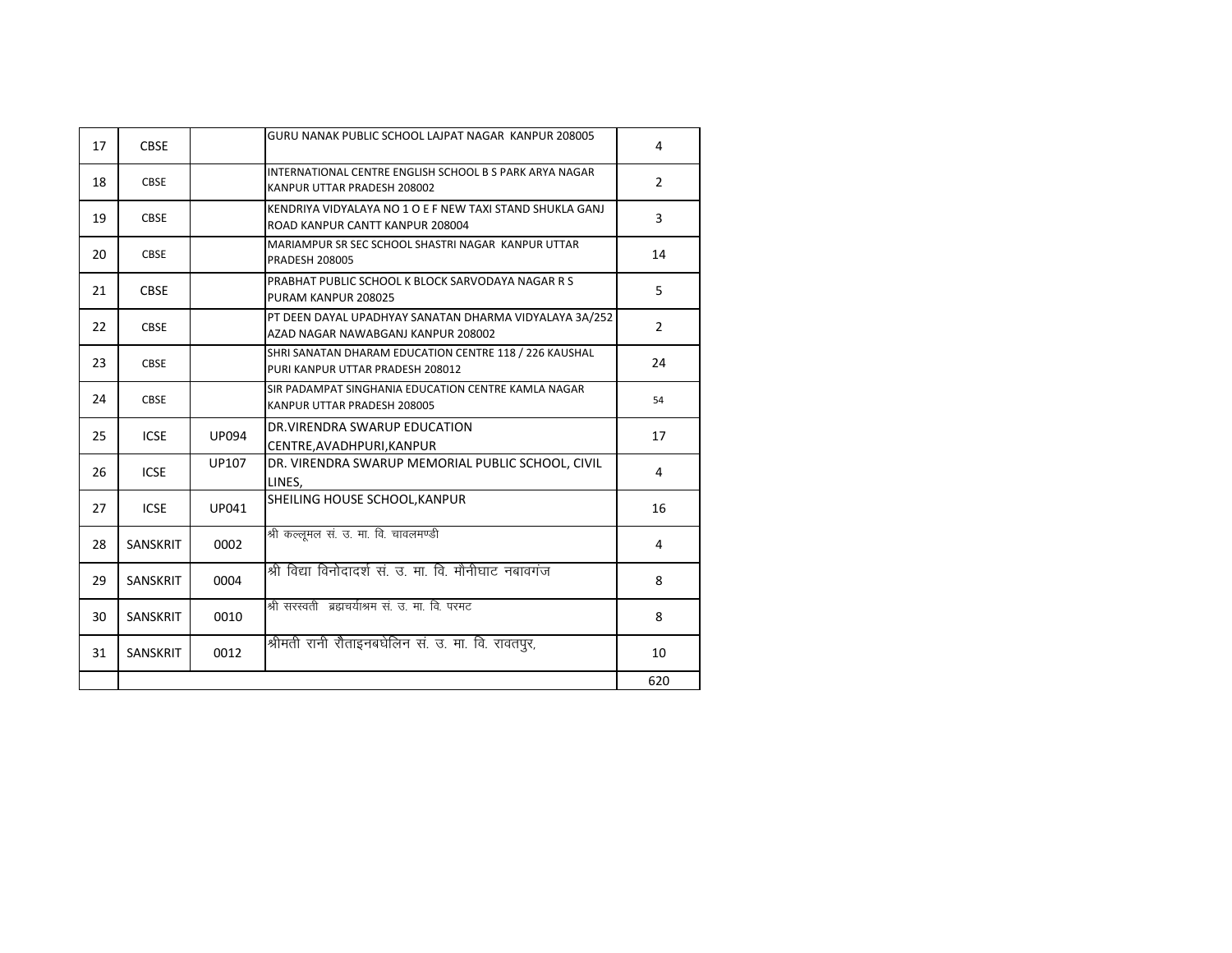#### **DISTRIBUTION CENTER- B R D INTER COLLEGE BILHAUR KANPUR**

| sn            | <b>BOARD</b>    | code | SCH NM                                           | No of<br><b>Students</b> |  |
|---------------|-----------------|------|--------------------------------------------------|--------------------------|--|
|               |                 |      |                                                  |                          |  |
| 1             | <b>UPB</b>      | 1179 | <b>B R D INTER COLLEGE BILHAUR KANPUR</b>        | 1                        |  |
| $\mathcal{P}$ | <b>UPB</b>      | 1180 | VIDYA BHAWAN INTER COLLEGE ARAUL KANPUR          | $\overline{2}$           |  |
| 3             | <b>UPB</b>      | 1182 | NEHRU V INTER COLLEGE ARAUL KANPUR               | 1                        |  |
| 4             | <b>UPB</b>      | 1479 | M L S S HSS CHATHIN KANPUR                       | 1                        |  |
| 5.            | <b>UPB</b>      | 1585 | ANNAPURNA H S S KHAJURI BILHAUR KANPUR           | 1                        |  |
| 6             | <b>SANSKRIT</b> | 0005 | श्री चिरंजीव लाल उ. मा. सं. वि. बैरी शिवराजपूर   | 12                       |  |
| 7             | <b>SANSKRIT</b> | 0011 | श्री आदर्श सं. उ. मा. वि. बछना                   | 11                       |  |
| 8             | <b>SANSKRIT</b> | 0013 | बाबा रघुनन्दन दास सं. मा. वि. वैष्णव नगर बिल्हौर | 6                        |  |
|               | <b>Total</b>    |      |                                                  |                          |  |

# **DISTRIBUTION CENTER- JWALA DEVI BALIKA IC ANAND BAGH, KANPUR NAGAR**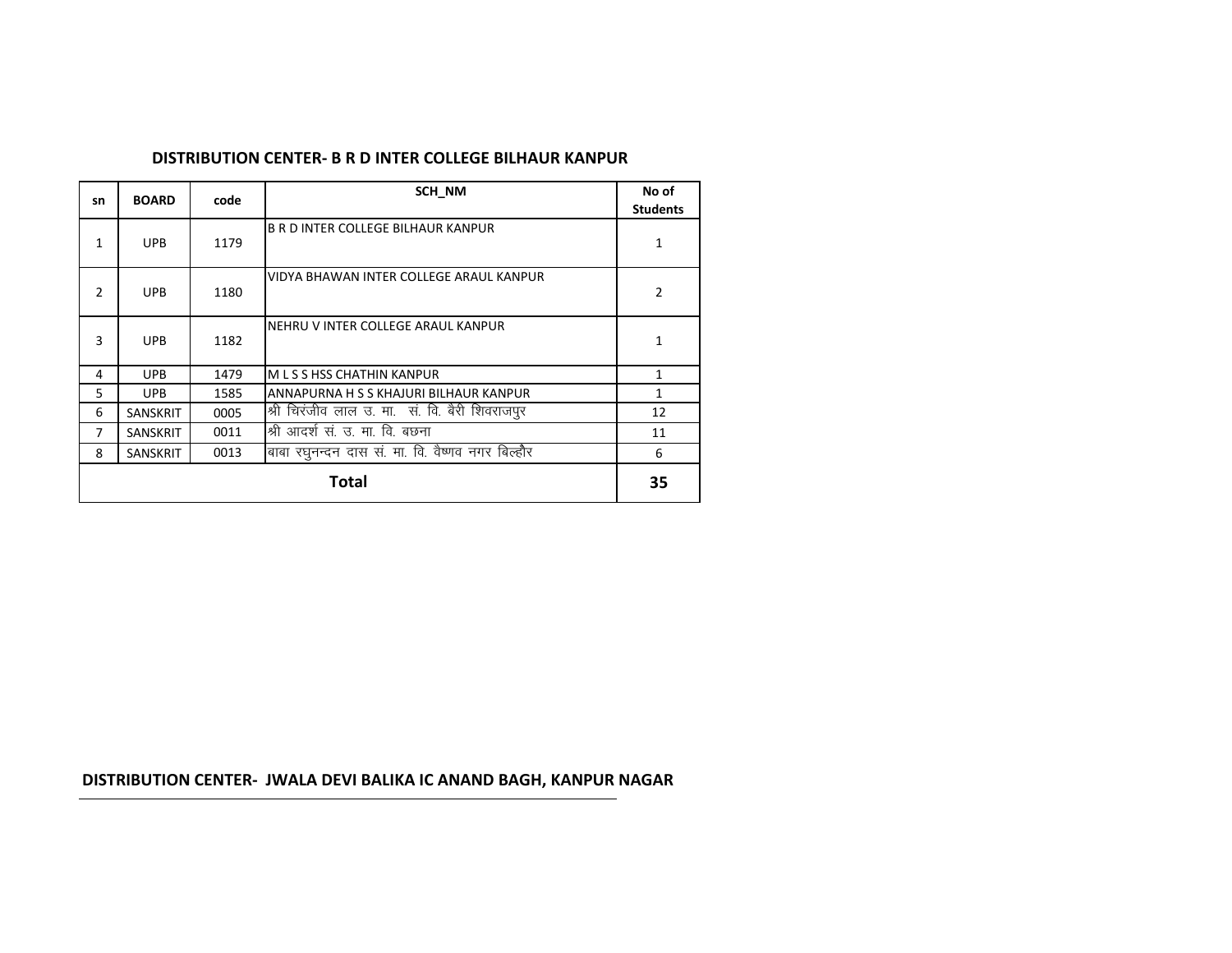| sn             | <b>BOARD</b> | code         | SCH NM                                                                            | No of<br><b>Students</b> | <b>Principal Name</b>         | <b>MOB NO</b> |
|----------------|--------------|--------------|-----------------------------------------------------------------------------------|--------------------------|-------------------------------|---------------|
| $\mathbf{1}$   | <b>UPB</b>   | 1017         | <b>ST FRANCIS XAVIERS I C KANPUR</b>                                              | 16                       | FR RAJESH SIMON               | 9452031383    |
| $\overline{2}$ | <b>UPB</b>   | 1140         | H MEMORIAL G HIGH SCHOOL KANPUR                                                   | 10                       | <b>MRS SHALINI NEWTON</b>     | 8127394848    |
| 3              | <b>UPB</b>   | 1148         | M D K C GANDHI GIRLS I C R BAZAR KANPUR                                           | 4                        | Naeema Khatoon                | 8795314513    |
| 4              | <b>UPB</b>   | 1163         | INDIRA NIKETAN V HSS R BAZAR KANPUR                                               | 6                        | <b>HEMA TIWARI</b>            | 9839093721    |
| 5.             | <b>UPB</b>   | 1465         | AISHA SIDDIQUA GIRLS I C KANPUR                                                   | 17                       | <b>NAZISH</b>                 | 8604729708    |
| 6              | <b>UPB</b>   | 1083         | HALIM MUSLIM INTER COLLEGE KANPUR                                                 | 8                        | <b>MUSHTAO AHMAD</b>          | 9415475792    |
| 7              | <b>UPB</b>   | 1084         | SIDDIQ FAIZ E AM INTER COLLEGE KANPUR                                             | 3                        | <b>MOINUL ISLAM</b>           | 9839044499    |
| 8              | <b>UPB</b>   | 1096         | P P N GIRLS INTER COLLEGE PARED KANPUR                                            | $\mathbf{1}$             | <b>GIRAJA SHANKAR DWIVEDI</b> | 9450352676    |
| 9              | <b>UPB</b>   | 1099         | S N SEN GIRLS V INTER COLLEGE KANPUR                                              | 3                        | <b>AVINASH CHANDRA</b>        | 9415477927    |
| 10             | <b>UPB</b>   | 1100         | JUHARI DEVI GIRLS I C KENAL ROAD KANPUR                                           | 5                        | SHASHI BALA SRIVASTAVA        | 9598855876    |
| 11             | <b>CBSE</b>  |              | HALIM MUSLIM ENGLISH SCHOOL 105 / 591 CHAMAN GANJ KANPUR<br>UTTAR PRADESH 208001  | 4                        |                               |               |
| 12             | <b>CBSE</b>  |              | HARMILAP MISSION SCHOOL 540 RATAN LAL NAGAR KANPUR UTTAR<br><b>PRADESH 208022</b> | $\overline{3}$           |                               |               |
| 13             | <b>ICSE</b>  | <b>UP044</b> | HUDDARD HIGH SCHOOL, KANPUR                                                       | 11                       |                               |               |
| 14             |              |              | <b>MADARSA</b>                                                                    | 113                      |                               |               |
|                | <b>TOTAL</b> |              |                                                                                   |                          |                               |               |

### **DISTRIBUTION CENTER- GGIC SINGHPUR KANPUR NAGAR (BITHOR)**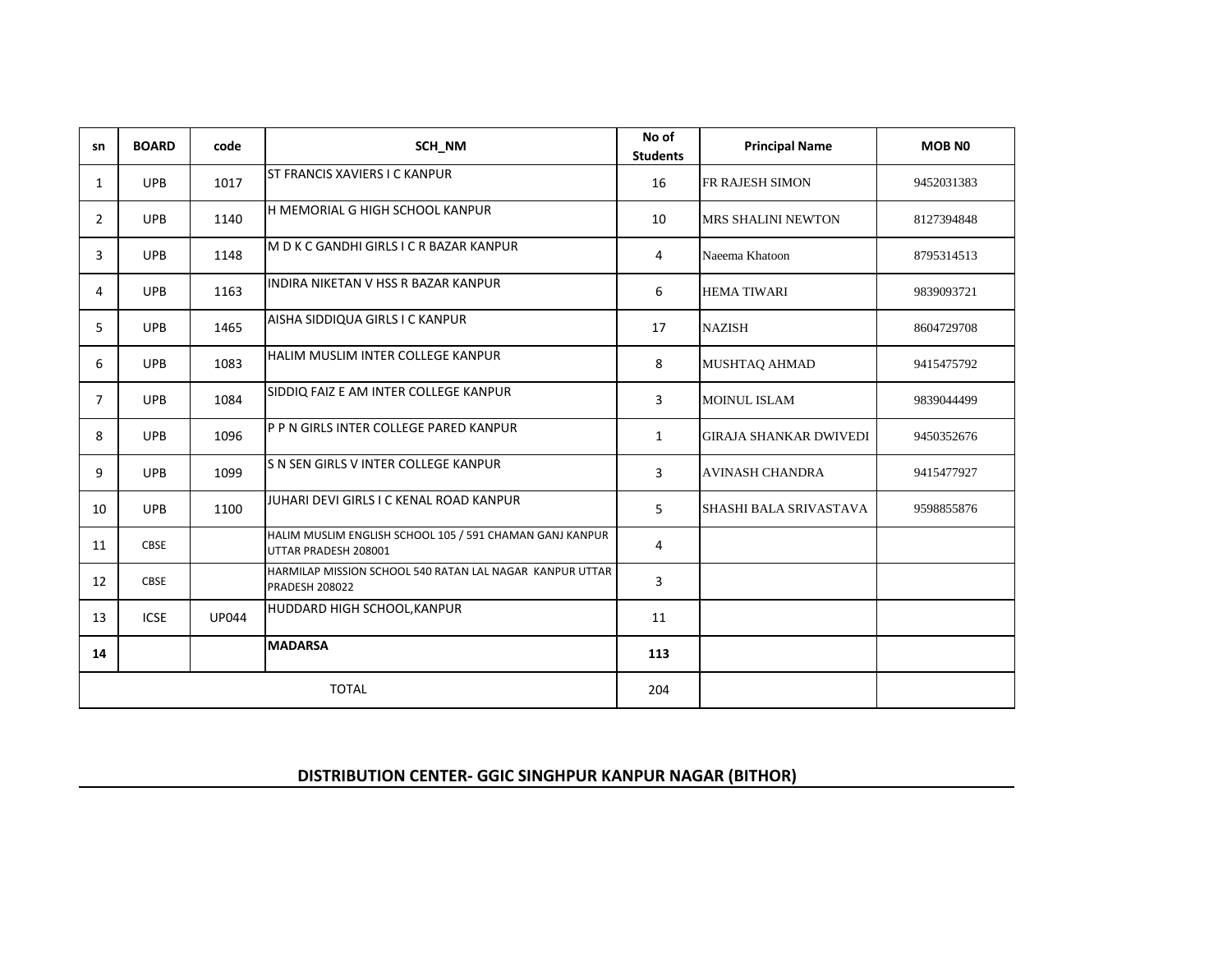| sn             | <b>BOARD</b> | code | SCH NM                                                                                                        | No of<br>Students | <b>Principal Name</b>                  | <b>MOB NO</b> |
|----------------|--------------|------|---------------------------------------------------------------------------------------------------------------|-------------------|----------------------------------------|---------------|
| $\mathbf{1}$   | <b>UPB</b>   | 1023 | SHRI RAM JANKI I C BITHOOR KANPUR                                                                             | $\mathbf{1}$      | RAJESH KUMAR TRIPATHI                  | 9450342443    |
| $\overline{2}$ | <b>UPB</b>   | 1145 | SUKHWASA DEVI I C BIDHNOO KANPUR                                                                              | $\mathbf{1}$      | <b>BINOD KUMAR AGNIHOTRI</b>           | 9450458550    |
| 3              | <b>UPB</b>   | 1166 | THE MODEL I C KALYANPUR SINGHPUR KANPUR                                                                       | 4                 | <b>LAXMI AGNIHOTRI</b>                 | 9452054574    |
| 4              | <b>UPB</b>   | 1224 | V P INT COLL LAXMANPUR KANPUR                                                                                 | $\mathbf{1}$      | <b>SRI VIPIN KUMAR DIXIT</b>           | 9794768605    |
| 5              | <b>UPB</b>   | 1236 | ST XAVIERS HSS NARAMAU MANDHANA KANPUR                                                                        | $\mathbf{1}$      | FR MARIA SELVARAJ                      | 9450613553    |
| 6              | <b>UPB</b>   | 1288 | MAN KAMESHWAR I C M BIRHAR KANPUR NAGAR                                                                       | 3                 | <b>MAHENDRA PRATAP SINGH</b>           | 9794155155    |
| $\overline{7}$ | <b>UPB</b>   | 1347 | P L MISHRA PUB I C GOOJA KANPUR                                                                               | $\overline{7}$    | <b>GANGA SINGH</b>                     | 9450131501    |
| 8              | <b>UPB</b>   | 1424 | OM SARASWATI HSS DAHELI UJAGAR KANPUR                                                                         | $\mathbf{1}$      | <b>KAMINI SHUKLA</b>                   | 9452527948    |
| 9              | <b>UPB</b>   | 1451 | LT R N INTER COLLEGE SHAMBHUA KANPUR                                                                          | $\mathbf{1}$      | <b>MANORAMA YADAV</b>                  | 9935969037    |
| 10             | <b>UPB</b>   | 1498 | S JJPGS SIC BHELSA BEHATA BUJURGA KANPUR                                                                      | $\mathbf{1}$      | <b>DINESH KUMAR SHUKLA</b>             | 8009926051    |
| 11             | <b>UPB</b>   | 1508 | R P P I C MAKSUDABAD TIKRA KANPUR                                                                             | $\mathbf{1}$      | <b>SHANKAR RAM RAJBHAR</b>             | 9450154338    |
| 12             | <b>UPB</b>   | 1538 | CLMICBARIBHITARGAON KANPUR NAGAR                                                                              | $\overline{2}$    | SHRIPAL KUSHWAHA                       | 9935243970    |
| 13             | <b>UPB</b>   | 1599 | J P S NIKETAN INT C TIKRA KANPUR NAGAR                                                                        | $\mathbf{1}$      | <b>SUBHASH CHANDRA</b><br><b>YADAV</b> | 9936151190    |
| 14             | <b>UPB</b>   | 1602 | ONMT EDUCATION CENTER MAKSOODABAD KANPUR                                                                      | $\overline{2}$    | <b>ARCHANA DIXIT</b>                   | 9839255519    |
| 15             | <b>CBSE</b>  |      | DELHI PUBLIC SCHOOL 287-295 BIHTOOR ROAD KALYANPUR KANPUR<br>UTTAR PRADESH 208017                             | 67                | <b>ARCHANA NIGAM</b>                   | 0512-6055605  |
| 16             | <b>CBSE</b>  |      | DELHI PUBLIC SCHOOL AZAD NAGAR MAINAWATI MARG KANPUR<br>UTTAR PRADESH 208002                                  | 47                | <b>RACHANA MEHROTRA</b>                | 9889705792    |
| 17             | <b>CBSE</b>  |      | KINGS N QUEENS WORLD SCHOOL DHANAUPUR MAIN AVATI MARG<br>NEAR ISKCON TEMPLE SADAR KANPUR UTTAR PRADESH 208018 | 5                 |                                        |               |
| 18             | <b>CBSE</b>  |      | NURTURE INTERNATIONALSCHOOL SINGHPUR KACHHAR<br>KALYANPUR BITHOOR ROAD KANPUR 208017                          | $\mathbf{1}$      |                                        |               |
| 19             | CBSE         |      | THE JAIN INTERNATIONAL SCHOOL MAINAWATI MARG AZAD NAGAR<br>BITHOOR ROAD KANPUR UTTAR PRADESH 208014           | $\overline{7}$    | MANOJ KUMAR PANDA                      | 0512-2365834  |
| 20             | SANSKRIT     | 0008 | श्री राम घाम व्यास आ. उ. मा. सं. वि. ब्रह्मवर्त्त बिठ्र                                                       | 14                |                                        |               |
| 21             | SANSKRIT     | 0009 | श्री रामचन्द आदर्श सं. उ. मा. वि. मन्धना                                                                      | 6                 |                                        |               |
| 22             | SANSKRIT     | 0015 | राधा बल्लभ सं. उ. मा. वि. बिठूर                                                                               | $\overline{2}$    |                                        |               |
|                |              |      | <b>TOTAL</b>                                                                                                  | 176               |                                        |               |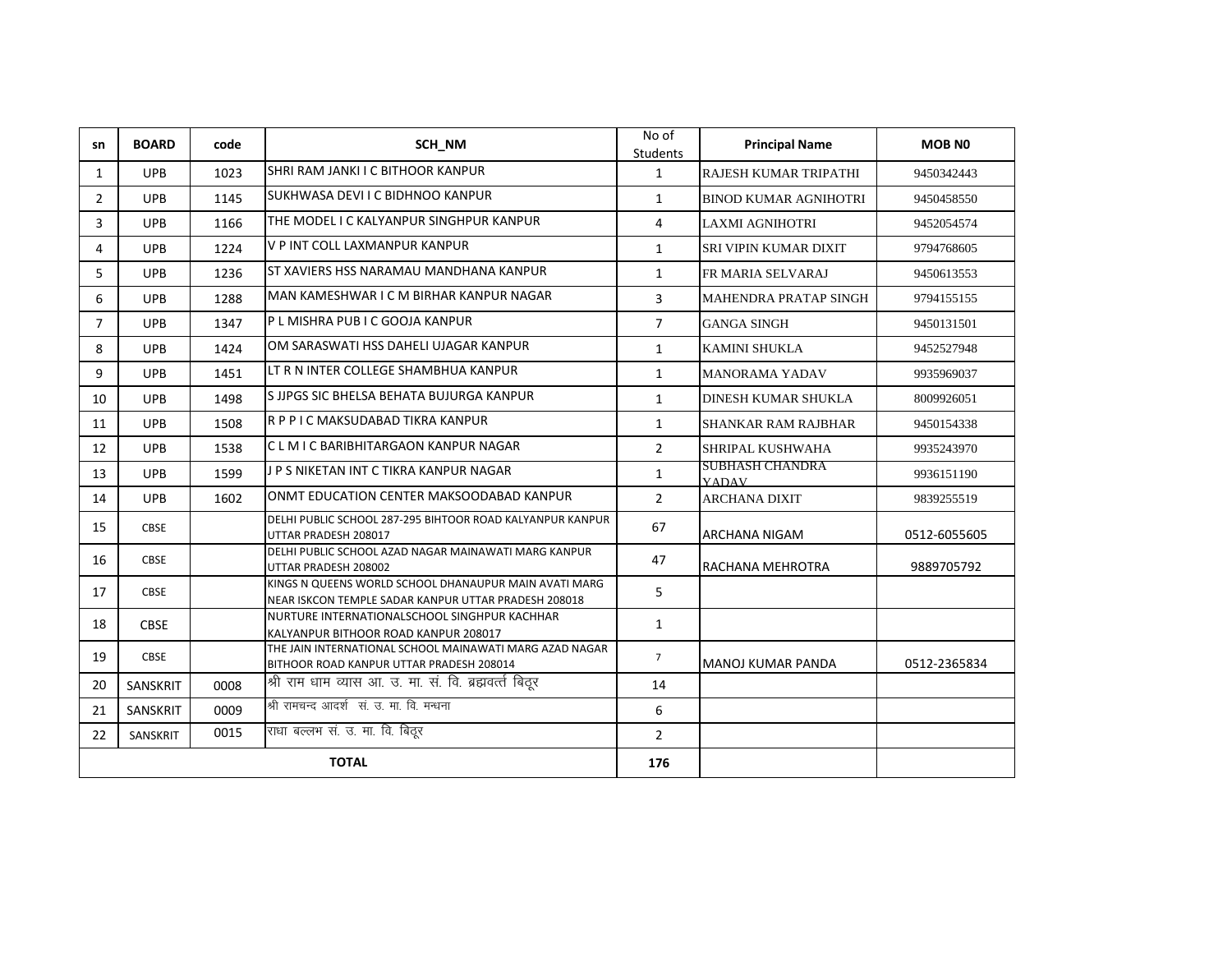| sn             | <b>BOARD</b> | code | SCH NM                                       | No of<br><b>Students</b> | <b>Principal Name</b>                          | <b>MOB NO</b> |
|----------------|--------------|------|----------------------------------------------|--------------------------|------------------------------------------------|---------------|
| 1              | <b>UPB</b>   | 1014 | SHRI RAMLALA I C RAWATPUR KANPUR             | $\mathbf{1}$             | <b>MR KAMLESH DIXIT</b>                        | 7668684123    |
| $\overline{2}$ | <b>UPB</b>   | 1015 | BHARTIYA S S INTER COLL KAKADEV KANPUR       | $\mathbf{1}$             | <b>MR KAMLESH DIXIT</b>                        | 7668684123    |
| 3              | <b>UPB</b>   | 1018 | RAMAKRISHNA MISSION H S SCHOOL KANPUR        | 3                        | <b>VINOD KUMAR YADAV</b>                       | 9838771371    |
| 4              | <b>UPB</b>   | 1030 | KANPUR PUBLIC I C M KAKADEO KANPUR           | 1                        | <b>HAILEENA SINGH AND</b><br><b>MEENA SING</b> | 9415536088    |
| 5              | <b>UPB</b>   | 1036 | S G M INTER COLLEGE INDIRA NAGAR KANPUR      | 37                       | CHANDRA PRAKASH GUPTA                          | 7309039446    |
| 6              | <b>UPB</b>   | 1045 | KM UDYAN GIRLS I C ASHOK NAGAR KANPUR        | 18                       | <b>SR MIRA AC</b>                              | 9794196909    |
| $\overline{7}$ | <b>UPB</b>   | 1053 | <b>GOVT O F INTER COLLEGE ARMAPUR KANPUR</b> | $\overline{2}$           | <b>SLRAM</b>                                   | 9621880580    |
| 8              | <b>UPB</b>   | 1136 | CITY MODEL I C KAKADEV RAWATPUR KANPUR       | $\overline{2}$           | <b>SAURABH TRIPATHI</b>                        | 9838878949    |
| 9              | <b>UPB</b>   | 1154 | MOTI LAL MEMO I C HASANPUR KANPUR            | 4                        | RAJ KUMAR KUSHWAHA                             | 9450340746    |
| 10             | <b>UPB</b>   | 1221 | SHATRUGHAN SINGH G I C KALYANPUR KANPUR      | 3                        | <b>MD SINGH</b>                                | 9450127574    |
| 11             | <b>UPB</b>   | 1253 | J N VIDYA MANDIR I C VIKAS NAGAR KANPUR      | 23                       | <b>SANTRAM DWIVEDI</b>                         | 9935374401    |
| 12             | <b>UPB</b>   | 1268 | SPDBUMVVIKAS NAGAR KANPUR                    | $\overline{2}$           | <b>SP TRIPATHI</b>                             | 9415077850    |
| 13             | <b>UPB</b>   | 1274 | <b>BRIGHT ANGELS I C PANKI KANPUR</b>        | 11                       | <b>BALVIR SINGH</b>                            | 7851014453    |
| 14             | <b>UPB</b>   | 1276 | MRP EDUCATION CENTRE SHARDA NAGAR KANPUR     | 1                        | <b>J GARG</b>                                  | 9935368390    |
| 15             | <b>UPB</b>   | 1322 | KAILAS SARASWATI I C KALYANPUR KANPUR        | 15                       | <b>SNEHLATA SHUKLA</b>                         | 9793073650    |
| 16             | <b>UPB</b>   | 1332 | <b>ST JOHN I C NAWABGANJ KANPUR</b>          | $\overline{2}$           | <b>HONEY V C CLAUDIUS</b>                      | 9839096968    |
| 17             | <b>UPB</b>   | 1338 | D P R I C KALYANPUR KANPUR                   | 4                        | <b>JITENDRA KUMAR</b>                          | 8756012194    |
| 18             | <b>UPB</b>   | 1339 | <b>GYAN NIKETAN BALIKA HSS KANPUR</b>        | 17                       | <b>MRS GURVINDER KAUR</b>                      | 9335455597    |

## **DISTRIBUTION CENTER- KAILAS SARASWATI I C KALYANPUR KANPUR**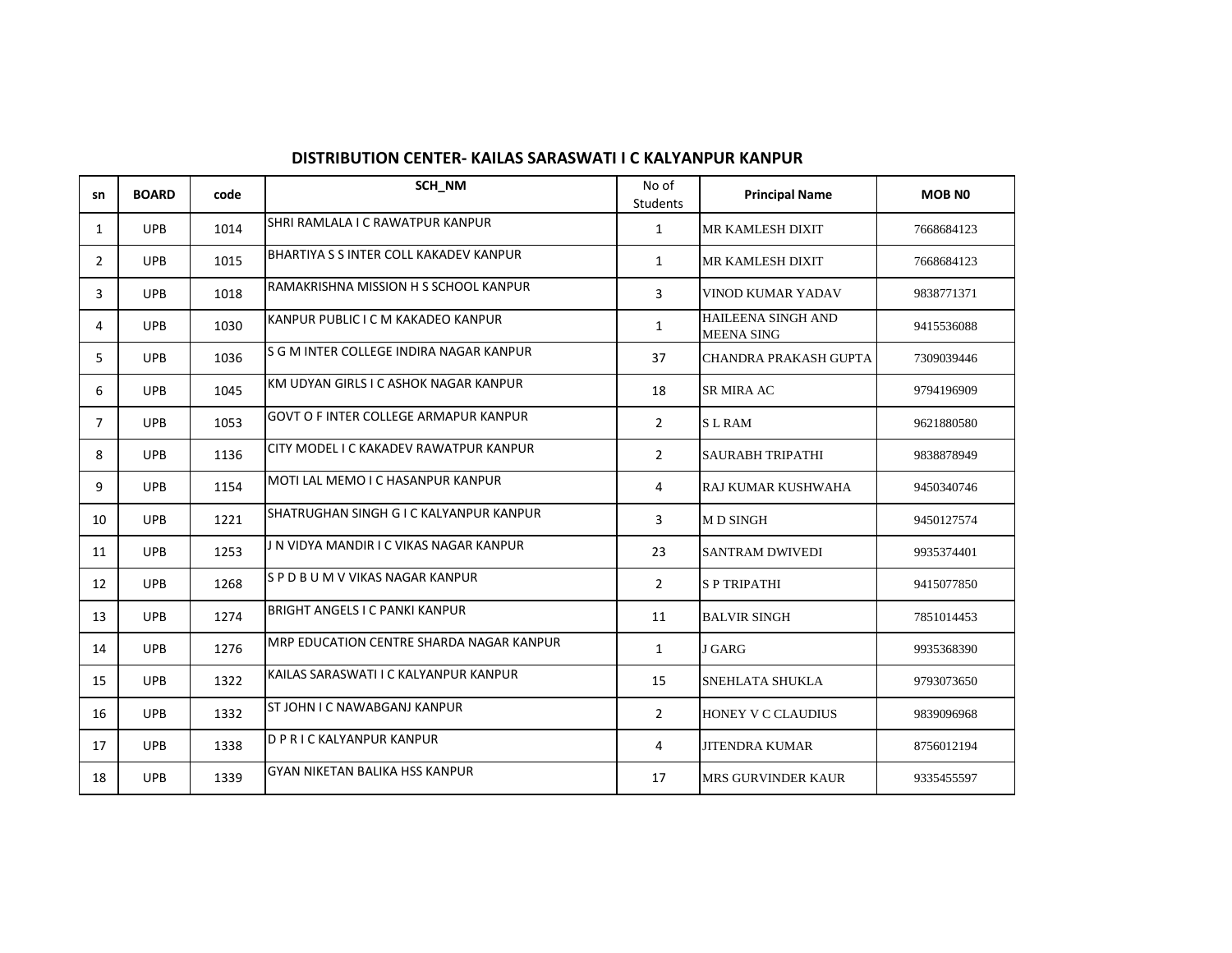| 19 | <b>UPB</b>  | 1389 | MOUNT CARMEL HS SCHOOL SHARDA NGR KANPUR                                                       | $\mathbf{1}$   | <b>MEENAKSHI SINGH</b>      | 9451018866   |
|----|-------------|------|------------------------------------------------------------------------------------------------|----------------|-----------------------------|--------------|
| 20 | <b>UPB</b>  | 1401 | ST JOHNS HIGHER SECONDARY SCH KANPUR                                                           | 5              | MRS JYOTI SHARMA            | 9839040760   |
| 21 | <b>UPB</b>  | 1437 | GYANODYA V MANDIR HSS MASWANPUR KANPUR                                                         | $\mathbf{1}$   | <b>ASHOK KUMAR TIWARI</b>   | 9919746531   |
| 22 | <b>UPB</b>  | 1457 | SARDAR PATEL ACADEMY HSS PANKI KANPUR                                                          | 4              | VIKAS KATIYAR               | 9235714916   |
| 23 | <b>UPB</b>  | 1467 | SARASWATI VIDYALAYA I C PANKI KANPUR                                                           | $\mathbf{1}$   | <b>SMT RAGINEE NIGAM</b>    | 8090024567   |
| 24 | <b>UPB</b>  | 1468 | CHANDRAVATI S V N I C KALYANPUR KANPUR                                                         | $\overline{2}$ | <b>SMT PRATIBHA SINGH</b>   | 9839027025   |
| 25 | <b>UPB</b>  | 1522 | SRI G S I C PANKI ROAD KALYANPUR KANPUR                                                        | $\overline{2}$ | <b>SUNIL SHUKLA</b>         | 9935270459   |
| 26 | <b>UPB</b>  | 1532 | CHANDRA SHEKHAR VENKET RAMAN I C KANPUR                                                        | $\overline{2}$ | <b>RAVINDRA SINGH</b>       | 9473700181   |
| 27 | <b>UPB</b>  | 1543 | S G MANDIR INT COL AZADNAGAR KANPUR                                                            | $\mathbf{1}$   | <b>RAMAKANT SHUKLA</b>      | 9839148124   |
| 28 | <b>UPB</b>  | 1544 | MAA SHARDA H S S KAKADEO KANPUR                                                                | 6              | RAJENDRA SHARMA             | 9670422970   |
| 29 | <b>UPB</b>  | 1565 | R C KHATRI S V M INT COLL GUJAINI KANPUR                                                       | 4              | <b>MADHUR KUMAR KATIYAR</b> | 9452530001   |
| 30 | <b>UPB</b>  | 1592 | MOTHER INDIA I C PANKI KANPUR NAGAR                                                            | $\overline{2}$ | <b>SAMEER SHUKLA</b>        | 9889250859   |
| 31 | <b>UPB</b>  | 1619 | BAL M MAHARASHTRA MANDAL BHS SCH KANPUR                                                        | $\mathbf{1}$   | <b>SHRADHA BAJPAI</b>       | 7499453588   |
| 32 | <b>UPB</b>  | 1655 | AMIN GIRLS H S BABUPURWA KANPUR NAGAR                                                          | $\mathbf{1}$   | MRS JAMAL AKHTAR            | 9935103701   |
| 33 | <b>UPB</b>  | 1665 | CHANDRA SHEKHAR AZAD MEMO E C I C KANPUR                                                       | $\mathbf{1}$   | <b>SAPNA SINGH</b>          | 9889512238   |
| 34 | <b>CBSE</b> |      | DR VIRENDRA SWARUP EDUCATION CENTRE 884 A B BLOCK PANKL<br>KANPUR UTTAR PRADESH 208020         | 5              | IRENUKA GULATI              | 0512-2261313 |
| 35 | <b>CBSE</b> |      | FLORETS INTERNATIONAL SCHOOL 99 F-BLOCK PANKI KANPUR<br>208020                                 | 3              | SHRADHHA AGRAWAL            | 0512-2260901 |
| 36 | <b>CBSE</b> |      | GAURAV MEMORIAL INTERNATIONAL SCHOOL 673 BITHOOR ROAD<br>KALYANPUR KANPUR UTTAR PRADESH 208017 | $\overline{2}$ |                             | 9838834782   |
| 37 | <b>CBSE</b> |      | GURU NANAK MODERN SCHOOL BITHOOR ROAD KALYANPUR<br>KANPUR UTTAR PRADESH 208018                 | $\overline{7}$ | BALVINDAR SINGH             | 0512-2570975 |
| 38 | <b>CBSE</b> |      | KENDRIYA VIDYALAYA I I T CAMPUS KANPUR UTTAR PRADESH<br>208016                                 | 19             |                             | 0512-2590145 |
| 39 | <b>CBSE</b> |      | KENDRIYA VIDYALAYA NO 1 ARMAPORE ORDNANCE FACTORY KALPI<br>ROAD KANPUR UTTAR PRADESH 208009    | 8              |                             | 0512-2513060 |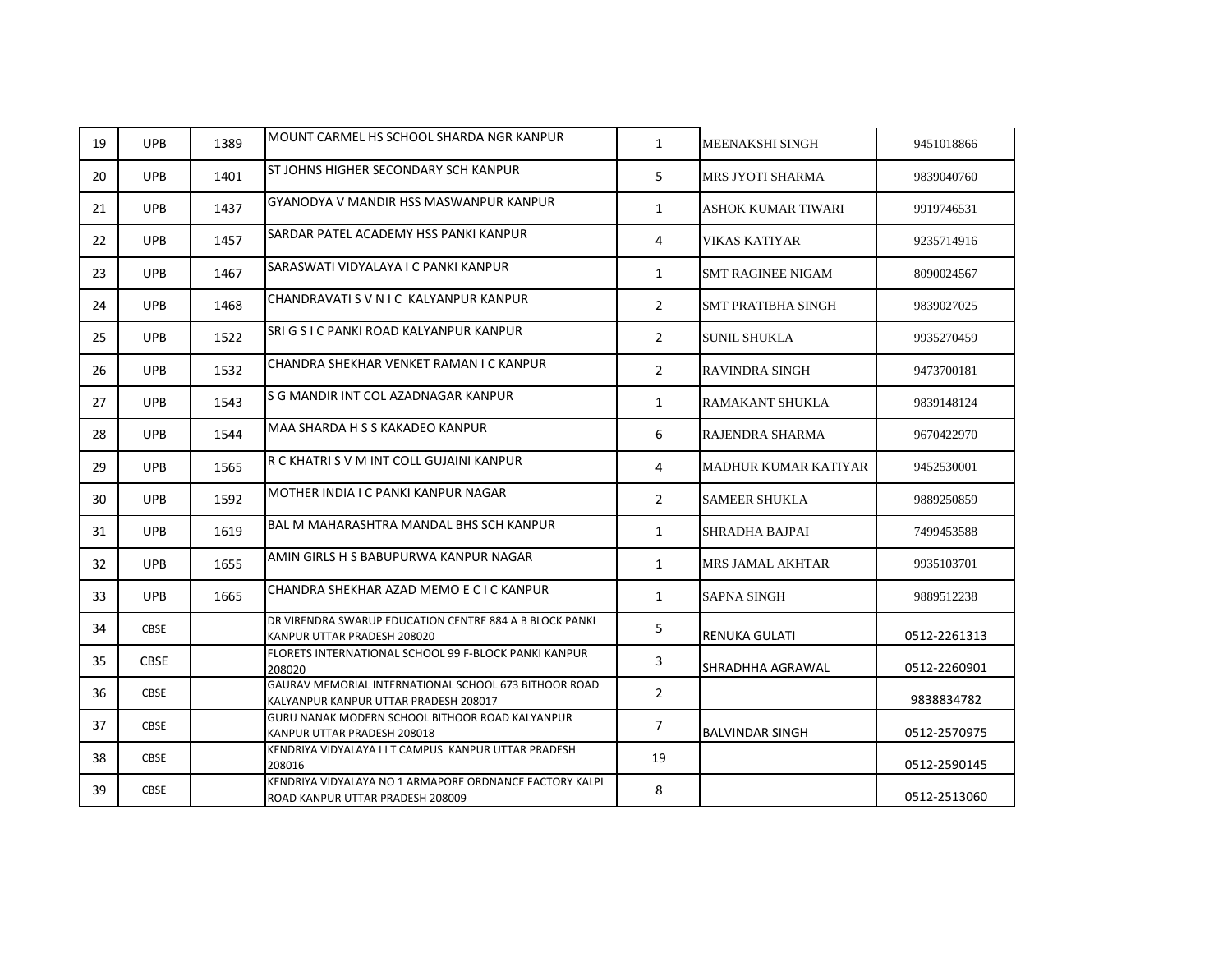| 40 | <b>CBSE</b> |              | KENDRIYA VIDYALAYA NO 2 ARMAPUR KANPUR 208009                                                                 | 5   |           | 0512-2213175     |
|----|-------------|--------------|---------------------------------------------------------------------------------------------------------------|-----|-----------|------------------|
| 41 | <b>CBSE</b> |              | IMAHARANA PRATAP EDUCATION CENTRE AVAS VIKAS YOJNA NO 1<br>KESHAV PURAM KALYANPUR KANPUR UTTAR PRADESH 208017 | 4   | JYOTI DAS | 0512-2572705     |
| 42 | <b>CBSE</b> |              | MANTORA PUBLIC SCHOOL BERI BITHOOR ROAD KALYANPUR KANPUR 208017                                               | 8   |           |                  |
| 43 | <b>CBSE</b> |              | SIDDHARTH PUBLIC SCHOOL GUBA GARDEN KALYANPUR KANPUR<br>UTTAR PRADESH 208016                                  |     |           |                  |
| 44 | <b>CBSE</b> |              | WOODBINE GARDENIA SCHOOL REHMAN HOUSE G T ROAD<br>KALYANPUR KANPUR UTTAR PRADESH 208026                       | 11  |           | 0512-570010, 574 |
| 45 | <b>ICSE</b> | <b>UP236</b> | MAHARANA PRATAP EDUCATION CENTRE, KANPUR                                                                      |     |           |                  |
| 46 | <b>ICSE</b> | <b>UP175</b> | SWARAJ INDIA PUBLIC SCHOOL, KANPUR                                                                            | 11  |           |                  |
| 47 | <b>ICSE</b> | <b>UP206</b> | WENDY ACADEMY HIGH SCHOOL, KANPUR                                                                             |     |           |                  |
| 48 | SANSKRIT    | 0007         | श्री राधा सं. उ. मा. वि. निगोहा नानकारी आई. आई टी                                                             | 6   |           |                  |
|    |             |              | <b>TOTAL</b>                                                                                                  | 273 |           |                  |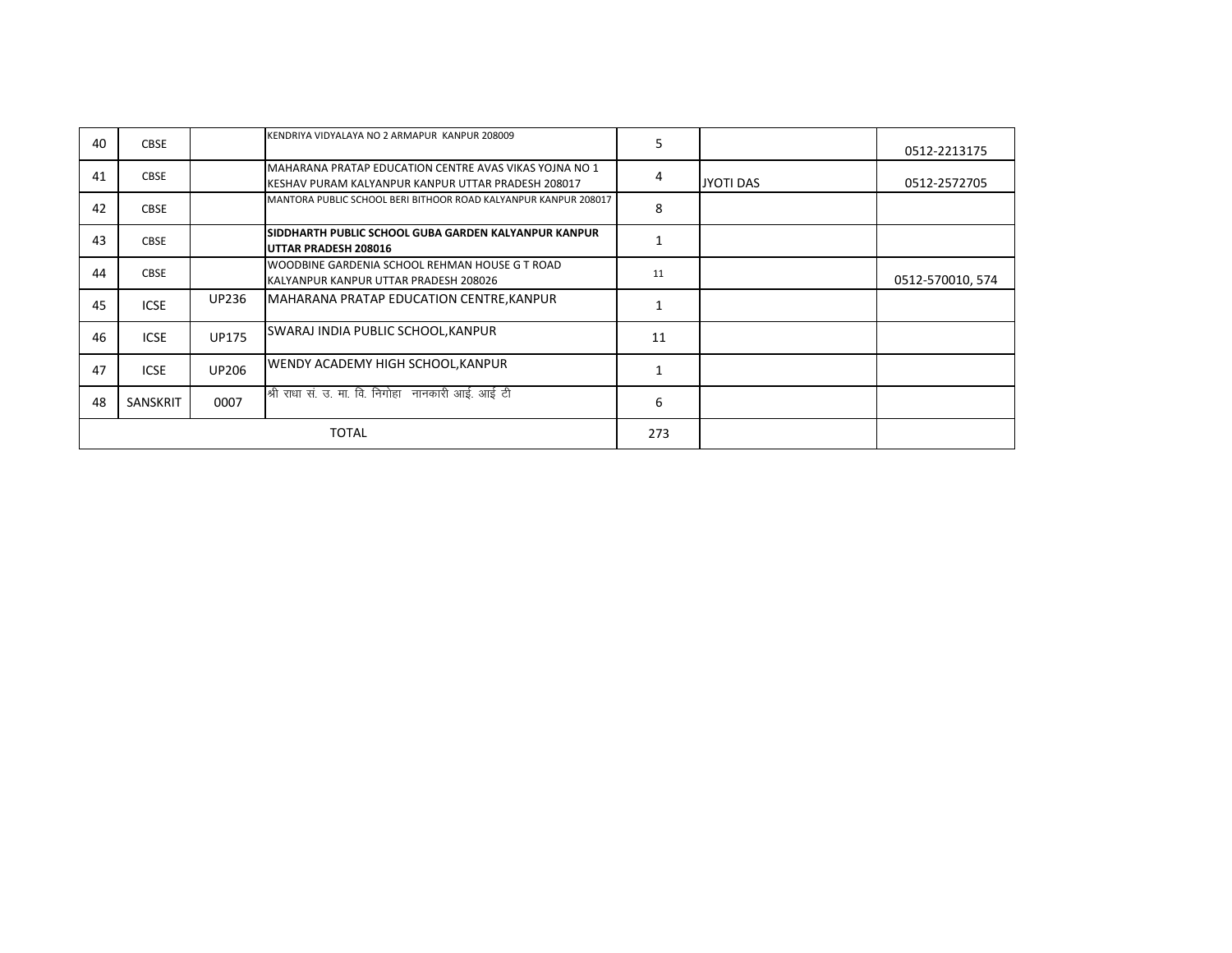| sn             | <b>BOARD</b> | code | SCH_NM                                        | No of<br><b>Students</b> | <b>Principal Name</b>       | <b>MOB NO</b> |
|----------------|--------------|------|-----------------------------------------------|--------------------------|-----------------------------|---------------|
| $\mathbf{1}$   | <b>UPB</b>   | 1028 | SNSDMICMAURYAPURI SARSAUL KANPUR              | 34                       | <b>SANJAY SINGH</b>         | 9935150529    |
| $\overline{2}$ | <b>UPB</b>   | 1029 | SHANKARANAND I C FUFUWAR SARASAUL KANPUR      | 46                       | <b>SHIV KUMAR VERMA</b>     | 9450275239    |
| 3              | <b>UPB</b>   | 1031 | S V M I COL DEFENCE COLONY JAJMAU KANPUR      | 8                        | <b>GOPAL DHAWAN</b>         | 9695566940    |
| 4              | <b>UPB</b>   | 1037 | S S B S I C PALI KANPUR                       | $\mathbf{1}$             | <b>KAMLESH KUMAR</b>        | 9794374088    |
| 5              | <b>UPB</b>   | 1071 | HARJINDER NAGAR I C HARJINDER NGR KANPUR      | $\overline{2}$           | <b>SANTOSH KUMAR SACHAN</b> | 9415732404    |
| 6              | <b>UPB</b>   | 1089 | J S I C PREMPUR BARAGAWN KANPUR               | 32                       | RAM KHELAWAN ANAND          | 9935938098    |
| $\overline{7}$ | <b>UPB</b>   | 1102 | KHALSA GIRLS I COLLEGE H NAGAR KANPUR         | $\mathbf{1}$             | <b>SMT GURCHARAN KAUR</b>   | 9935402127    |
| 8              | <b>UPB</b>   | 1120 | VIDYA NIKETAN I C HARJENDRA NGR KANPUR        | 14                       | <b>VINOD KUMAR DUBEY</b>    | 9889463394    |
| q              | <b>UPB</b>   | 1132 | <b>B N B I C DEFENCE COLONY JAJMAU KANPUR</b> | 6                        | <b>SMT JAISHREE MATHPAL</b> | 9839030605    |
| 10             | <b>UPB</b>   | 1142 | S BALIKA V M I C HARJINDER NAGAR KANPUR       | 5                        | DR NEETU GUPTA              | 9696028343    |
| 11             | <b>UPB</b>   | 1149 | OXFORD MODEL I C SHYAM NAGAR KANPUR           | $\overline{7}$           | <b>SURENDRA NATH SHARMA</b> | 9336859397    |
| 12             | <b>UPB</b>   | 1257 | NEW VISION I C CH NGR CHAKERI RD KANPUR       | 3                        | MRS SUSHMA SHARMA           | 9838626200    |
| 13             | <b>UPB</b>   | 1304 | SURJAN SINGH I C MAHARAJPUR KANPUR            | 15                       | <b>VINAY PRATAP SINGH</b>   | 9532741229    |

## **DISTRIBUTION CENTER- KHALSA GIRLS I COLLEGE H NAGAR KANPUR**

 $\mathbf{I}$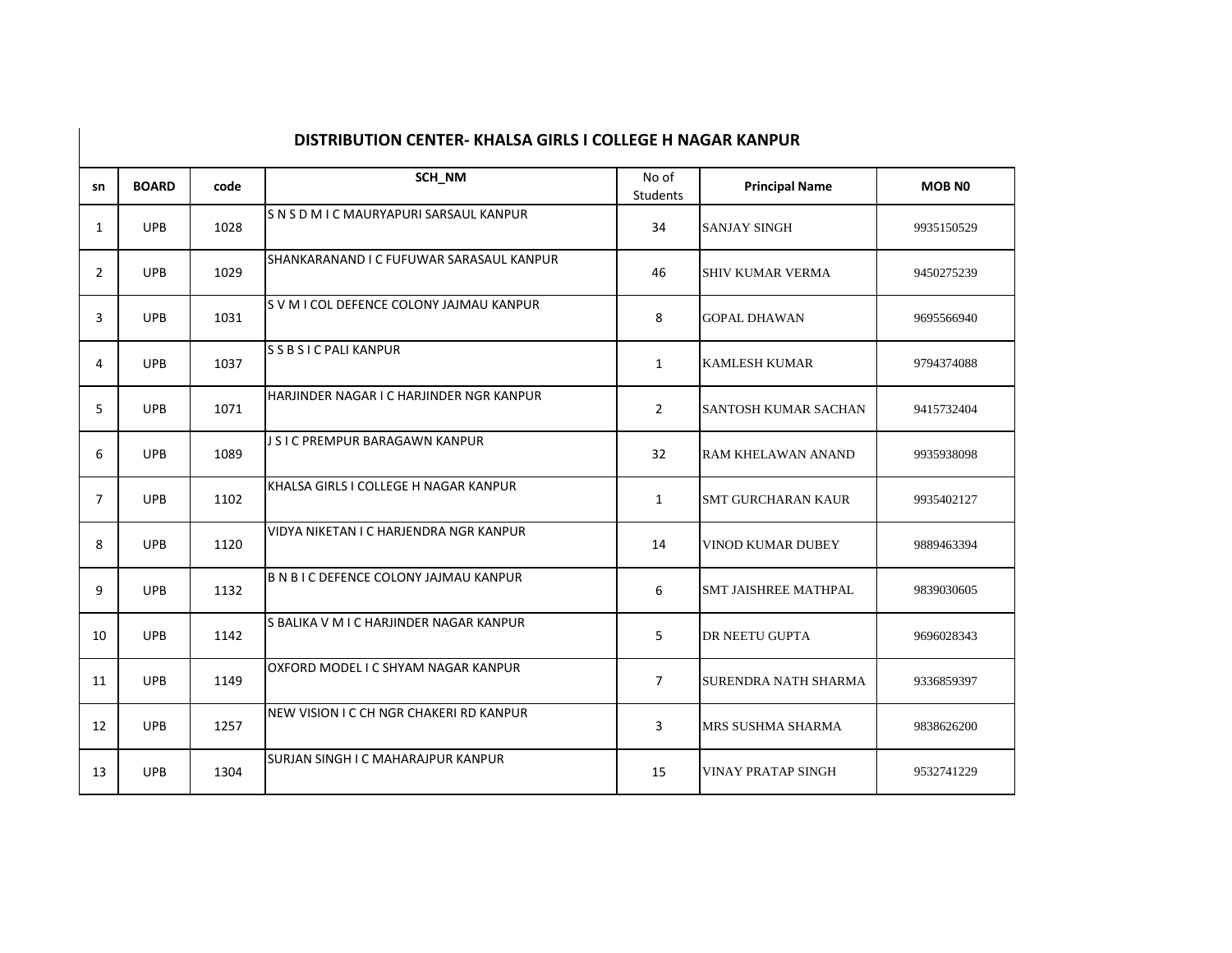| 14 | <b>UPB</b> | 1331 | PRIYA DARSHINI PUBLIC I C G NAGAR KANPUR | 5              | ARUN KUMAR YADAV                         | 9598068376 |
|----|------------|------|------------------------------------------|----------------|------------------------------------------|------------|
| 15 | <b>UPB</b> | 1393 | SHAILENDRA SINGH I C MAHARAJPUR KANPUR   | $\mathbf{1}$   | <b>SMT S SINGH</b>                       | 8574200332 |
| 16 | <b>UPB</b> | 1397 | OM SARASWATI V MANDIR IC HAL CLY KANPUR  | $\mathbf{1}$   | MAN MOHAN UPADHYAY                       | 9336238020 |
| 17 | <b>UPB</b> | 1526 | PATEL S V M I C GANDHI GRAM KANPUR       | 19             | RAJIVA RATNA SINGH                       | 9335023302 |
| 18 | <b>UPB</b> | 1530 | U V B H S S SAFIPUR KANPUR               | $\mathbf{1}$   | NAVEEN KUMAR PANDEY                      | 9935654678 |
| 19 | <b>UPB</b> | 1552 | R V M H S S NEW AZAD NAGAR KANPUR        | $\overline{2}$ | <b>BL PANDEY</b>                         | 9305147898 |
| 20 | <b>UPB</b> | 1567 | SARASWATI S M H S S RAMPURAM KANPUR      | 4              | NEERAJ KUMAR SHUKLA                      | 8960393831 |
| 21 | <b>UPB</b> | 1570 | BADRI PRASAD I C NARWAL KANPUR NAGAR     | $\mathbf{1}$   | KAMALENDRA KUMAR<br><b>SINGH</b>         | 7068711632 |
| 22 | <b>UPB</b> | 1586 | ADARSH INTER COLLEGE HATHIGAON KANPUR    | $\mathbf{1}$   | JAY RAM                                  | 9453992959 |
| 23 | <b>UPB</b> | 1595 | D D V N E C IC CHAKERI TURN KANPUR NAGAR | $\mathbf{1}$   | <b>AWADHESH KUMAR</b><br>TRIPATHI        | 9336106812 |
| 24 | <b>UPB</b> | 1598 | LALA K P S IC TILASAHARI KANPUR NAGAR    | $\mathbf{1}$   | SHAILENDRA PRAKASH<br><b>SHRIVASTAVA</b> | 9616000225 |
| 25 | <b>UPB</b> | 1612 | HARDUTT PRASAD M P HSS SANIGAWRD KANPUR  | $\mathbf{1}$   | MR AJAY KUMAR PANDEY                     | 9839104523 |
| 26 | <b>UPB</b> | 1614 | BLMICV NAGAR AHIRWAN KANPUR NAGAR        | $\mathbf{1}$   | SHIV KUMAR MAURYA                        | 9794951290 |
| 27 | <b>UPB</b> | 1639 | N J R PESHAWA I C TILSAHAHI KHURD KANPUR | $\overline{2}$ | KAUSHAR TASNEEM                          | 9598006487 |
| 28 | <b>UPB</b> | 1651 | SURYA PAL SINGH HSS KULGAON KANPUR NAGAR | $\mathbf{1}$   | RAKHI SINGH                              | 9451334534 |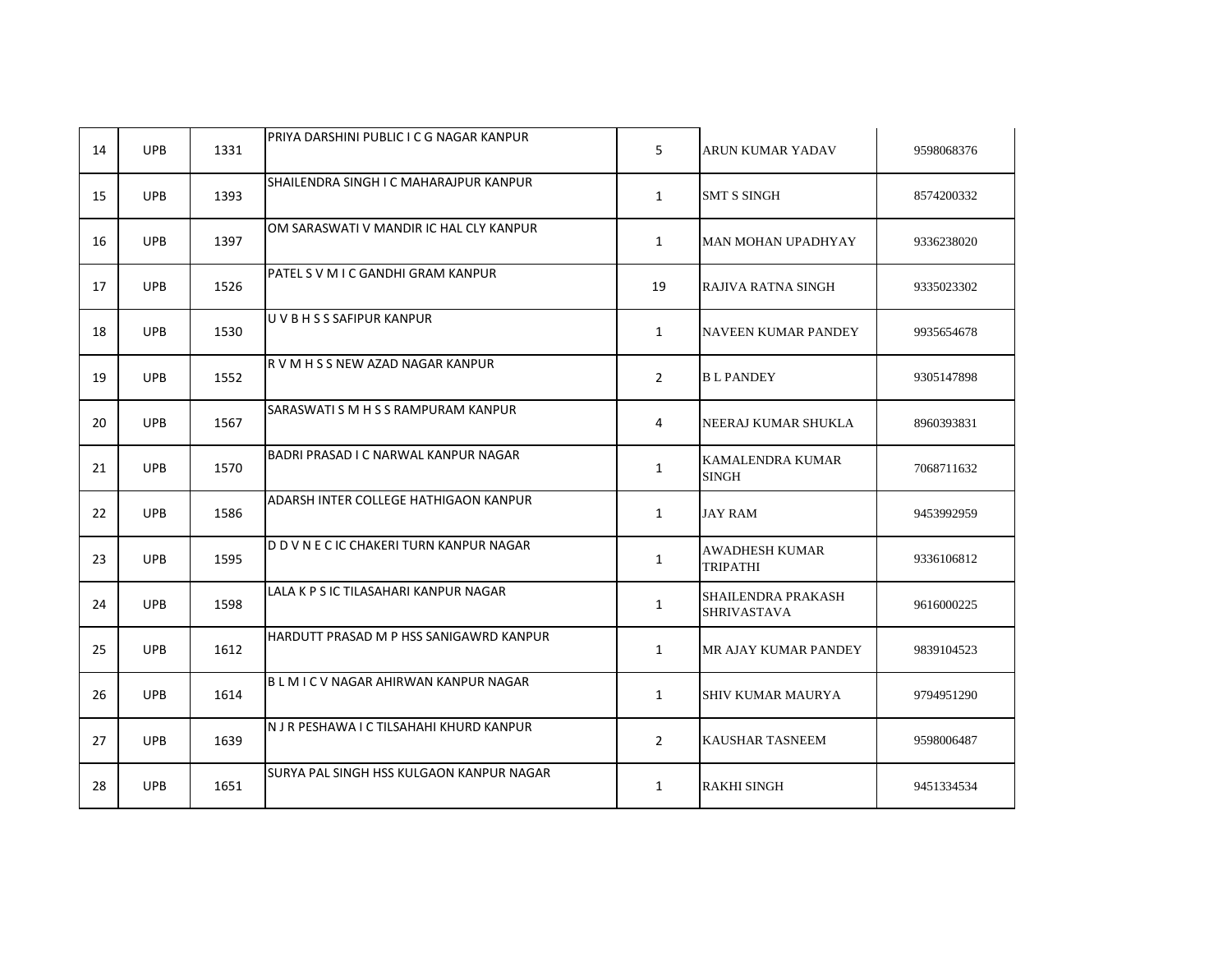| 29 | <b>UPB</b>  | 1660 | L D SINGH SMARAK I C KARBIGWAN KANPUR                                                              | $\mathbf{1}$   | MR JAYNARAYAN YADAV | 9794878589 |
|----|-------------|------|----------------------------------------------------------------------------------------------------|----------------|---------------------|------------|
| 30 | <b>UPB</b>  | 2028 | SNSDMICMAURYAPURI SARSAUL KANPUR                                                                   | $\mathbf{1}$   | <b>SANJAY SINGH</b> | 9935150529 |
| 31 | <b>CBSE</b> |      | JAWAHAR NAVODAYA VIDYALAYA SARSAUL KANPUR UTTAR<br><b>PRADESH 209402</b>                           | $\overline{7}$ |                     |            |
| 32 | <b>CBSE</b> |      | AIR FORCE SCHOOL AIR FORCE STATION CHAKERI KANPUR UTTAR<br><b>PRADESH 208008</b>                   | 8              |                     |            |
| 33 | <b>CBSE</b> |      | AIR FORCE SCHOOL KANPUR CANTT KANPUR 208004                                                        | $\mathbf{1}$   |                     |            |
| 34 | <b>CBSE</b> |      | ARCHIES HIGHER SECONDARY SCHOOL E - BLOCK SHYAM NAGAR<br><b>KANPUR 208013</b>                      | $\overline{2}$ |                     |            |
| 35 | <b>CBSE</b> |      | ARMY SCHOOL NATHU SINGH ROAD R A LINES KANPUR CANTT<br>KANPUR UTTAR PRADESH 208004                 | 13             |                     |            |
| 36 | <b>CBSE</b> |      | DR VIRENDRA SWAROOP EDU CENTRE SENIOR WING 46B D BLOCK<br>SHAYAM NAGAR KANPUR UTTAR PRADESH 208013 | 14             |                     |            |
| 37 | <b>CBSE</b> |      | H A L VIDYALAYA H A L TOWN SHIP P O HARJINDER NAGAR NEAR G T<br>ROAD KANPUR UTTAR PRADESH 208007   | 4              |                     |            |
| 38 | <b>CBSE</b> |      | HALIM MUSLIM ENGLISH SCHOOL 105 / 591 CHAMAN GANJ<br><b>KANPUR 208001</b>                          | $\mathbf{1}$   |                     |            |
| 39 | <b>CBSE</b> |      | K R EDUCATION CENTRE K R PURAM SANIGAWAN ROAD KANPUR<br>UTTAR PRADESH 208021                       | 5              |                     |            |
| 40 | <b>CBSE</b> |      | KENDRIYA VIDYALAYA KANPUR CANTT KANPUR UTTAR PRADESH<br>208004                                     | 9              |                     |            |
| 41 | <b>CBSE</b> |      | KENDRIYA VIDYALAYA NO 1 AIR FORCE STATION CHAKERI KANPUR<br>UTTAR PRADESH 208008                   | $\overline{7}$ |                     |            |
| 42 | <b>CBSE</b> |      | KENDRIYA VIDYALAYA NO 2 AIR FORCE STATION CHAKERI KANPUR 208008                                    | 6              |                     |            |
| 43 | <b>CBSE</b> |      | KENDRIYA VIDYALAYA NO 3 A F S CHAKERI KANPUR UTTAR PRADESH<br>208008                               | 5              |                     |            |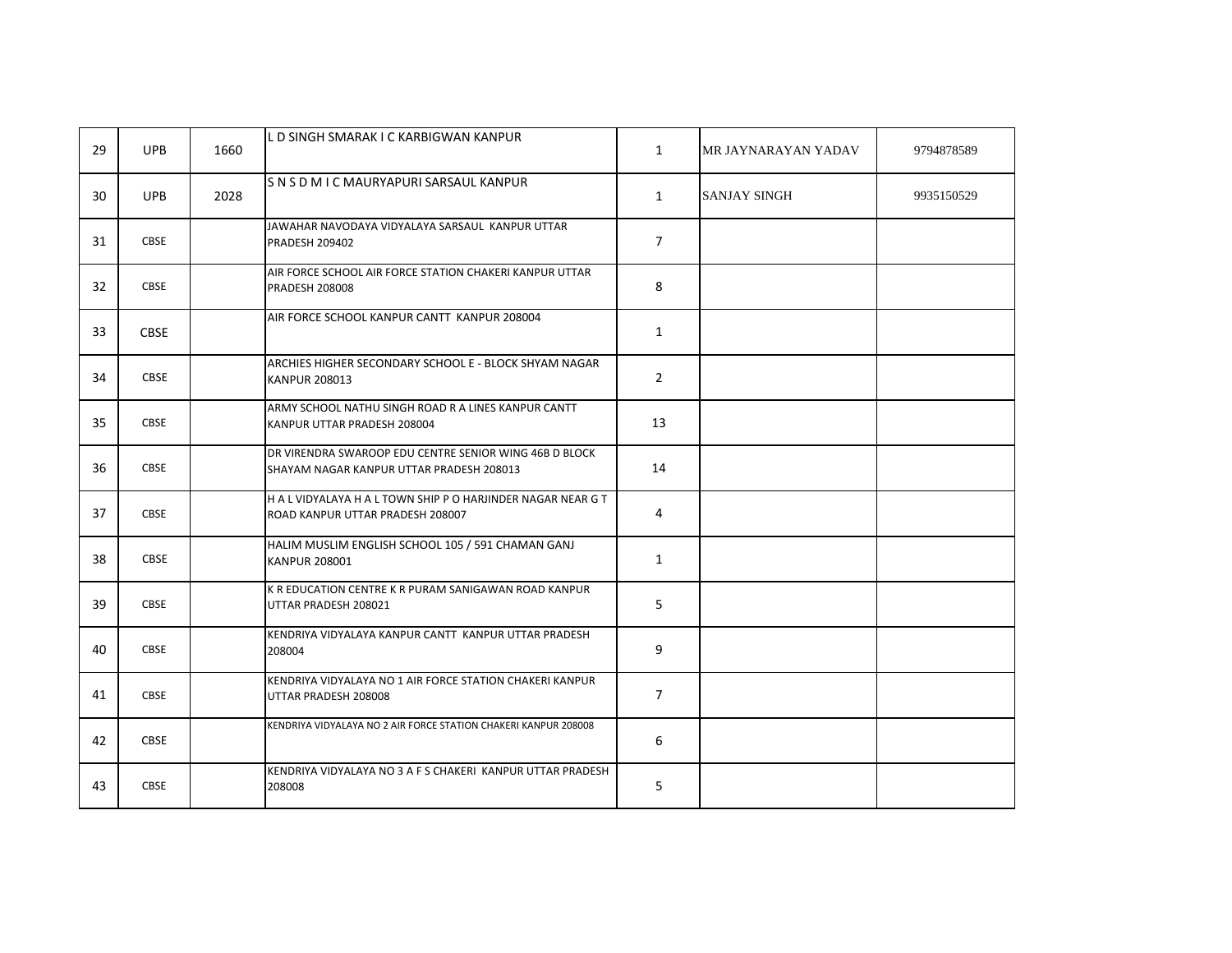| 44 | <b>CBSE</b> |              | KENDRIYA VIDYALAYA RAKSHA VIHAR SHYAM NAGAR KANPUR UTTAR<br><b>PRADESH 208013</b>                   | 3              |  |
|----|-------------|--------------|-----------------------------------------------------------------------------------------------------|----------------|--|
| 45 | <b>CBSE</b> |              | NEW KINGSTON SR SECONDARY SCHOOL 15 / 486 POKHARPUR<br>JAJMAU KANPUR 208010                         | $\overline{2}$ |  |
| 46 | <b>CBSE</b> |              | OXFORD MODEL SCHOOL 147-E SHYAM NAGAR P A C ROAD KANPUR<br>UTTAR PRADESH 208013                     | 9              |  |
| 47 | <b>CBSE</b> |              | SHRI OMAR VAISH VIDYAPEETH MANBODHAN PRASAD PUBLIC<br><b>SCHOOL 143 D SHYAM NAGAR KANPUR 208013</b> | 3              |  |
| 48 | <b>CBSE</b> |              | ST JOSEPH'S SR SEC SCHOOL DEFENCE COLONY JAJMAU KANPUR<br>UTTAR PRADESH 208010                      | 11             |  |
| 49 | <b>ICSE</b> | <b>UP040</b> | DR. VIRENDRA SWARUP PUBLIC SCHOOL, CANTT, KANPUR                                                    | 4              |  |
| 50 | <b>ICSE</b> | <b>UP129</b> | <b>GURU HAR RAI ACADEMY, KANPUR</b>                                                                 | 4              |  |
| 51 | <b>ICSE</b> | <b>UP037</b> | <b>METHODIST HIGH SCHOOL, KANPUR</b>                                                                | $\overline{2}$ |  |
| 52 | <b>ICSE</b> | <b>UP036</b> | SETH ANANDRAM JAIPURIA SCHOOL, KANPUR                                                               | 31             |  |
| 53 | <b>ICSE</b> | <b>UP142</b> | ST.MARY'S ORTHODOX SCHOOL, KANPUR                                                                   | $\overline{2}$ |  |
| 54 | SANSKRIT    | 0018         | श्री सरस्वती सं.उ.मा. वि. सनिगवॉ                                                                    | 18             |  |
|    |             |              |                                                                                                     | 389            |  |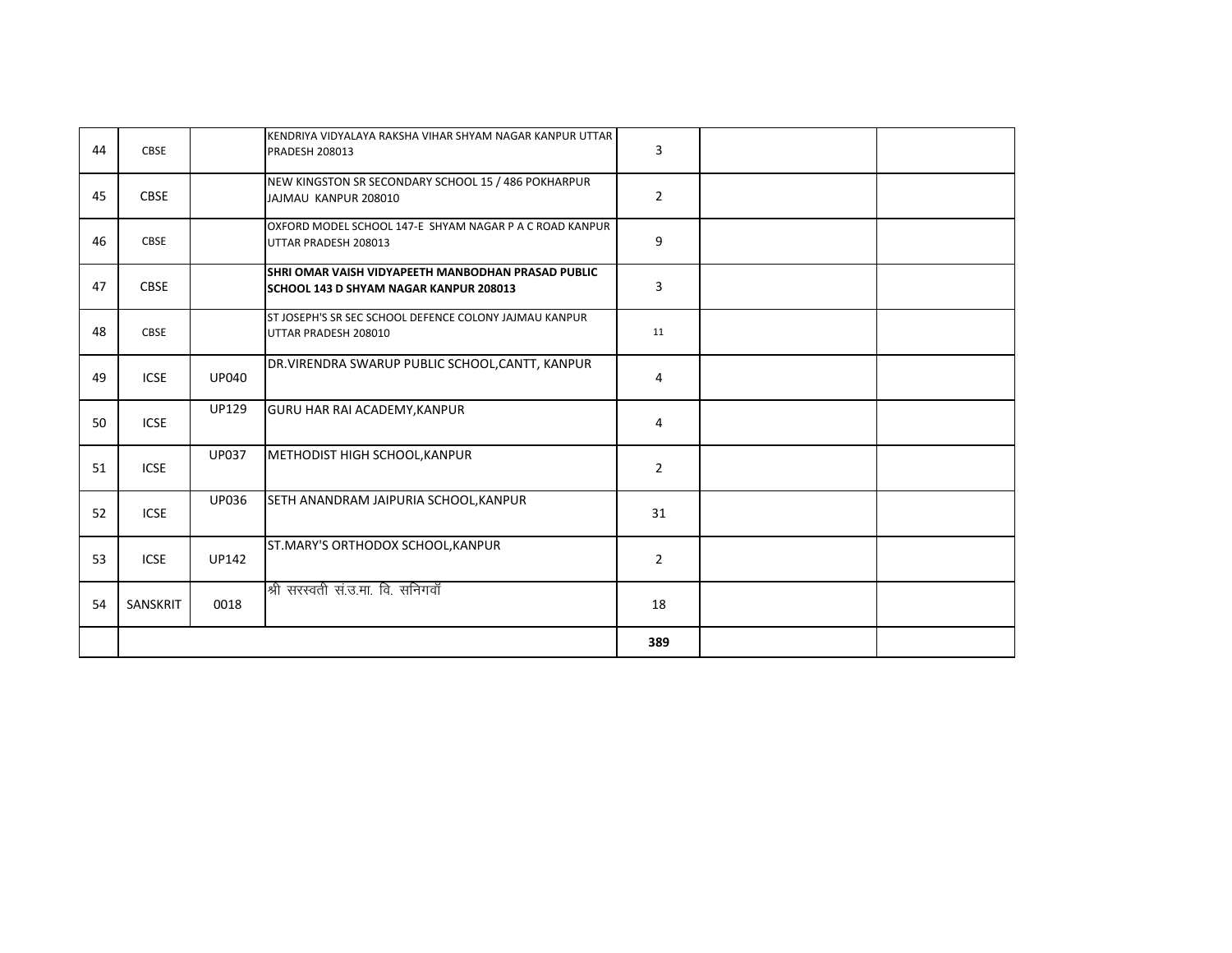| sn             | <b>BOARD</b> | code | SCH_NM                                   | No of<br>Students | <b>Principal Name</b> | <b>MOB NO</b> |
|----------------|--------------|------|------------------------------------------|-------------------|-----------------------|---------------|
| $\overline{2}$ | <b>UPB</b>   | 1199 | CSS J A V INTER COLLEGE GHATAMPUR KANPUR | 8                 |                       |               |
| 3              | <b>UPB</b>   | 1200 | SM P ADARSH I C RAWAI PUR KANPUR         | $\mathbf{1}$      |                       |               |
| 4              | <b>UPB</b>   | 1205 | ADARSH KALINDI I C KOTRA M PUR KANPUR    | $\mathbf{1}$      |                       |               |
| 5              | <b>UPB</b>   | 1207 | AKALAVYA INT COLLEGE SAJETI KANPUR NAGAR | $\overline{4}$    |                       |               |
| 6              | <b>UPB</b>   | 1212 | JANPRIYA A INT COLL ASDHANA KANPUR NAGAR | $\mathbf{1}$      |                       |               |
| $\overline{7}$ | <b>UPB</b>   | 1213 | ADARSH VEDIK I C KUWANKHERA KANPUR       | $\mathbf{1}$      |                       |               |
| 8              | <b>UPB</b>   | 1214 | M R P I COLLEGE BHADWARA KANPUR          | 4                 |                       |               |
| 11             | <b>UPB</b>   | 1375 | S D S G IC DAHELI GHATAMPUR KANPUR NAGAR | 6                 |                       |               |
| 14             | <b>UPB</b>   | 1456 | V G R I C NAURANGA KANPUR                | 9                 |                       |               |
| 15             | <b>UPB</b>   | 1460 | BAPU S SHIKSHA S HSS BALAHAPARA KANPUR   | $\mathbf{1}$      |                       |               |
| 16             | <b>UPB</b>   | 1578 | A B S INT COLL DHAMANA BUJURG KANPUR NGR | 4                 |                       |               |
| 17             | <b>UPB</b>   | 1584 | SURYA PUBLIC INT COLL GHATAMPUR KANPUR   | 4                 |                       |               |
| 18             | <b>UPB</b>   | 1600 | G P R P E C GHATAMPUR KANPUR NAGAR       | 5                 |                       |               |
| 19             | <b>UPB</b>   | 1620 | KDKL SHASTRI IC ARRA NAUBASTA KANPUR NGR | $\overline{2}$    |                       |               |

### **DISTRIBUTION CENTER- MAHARSHI D B L INTER COLLEGE UMRI KANPUR**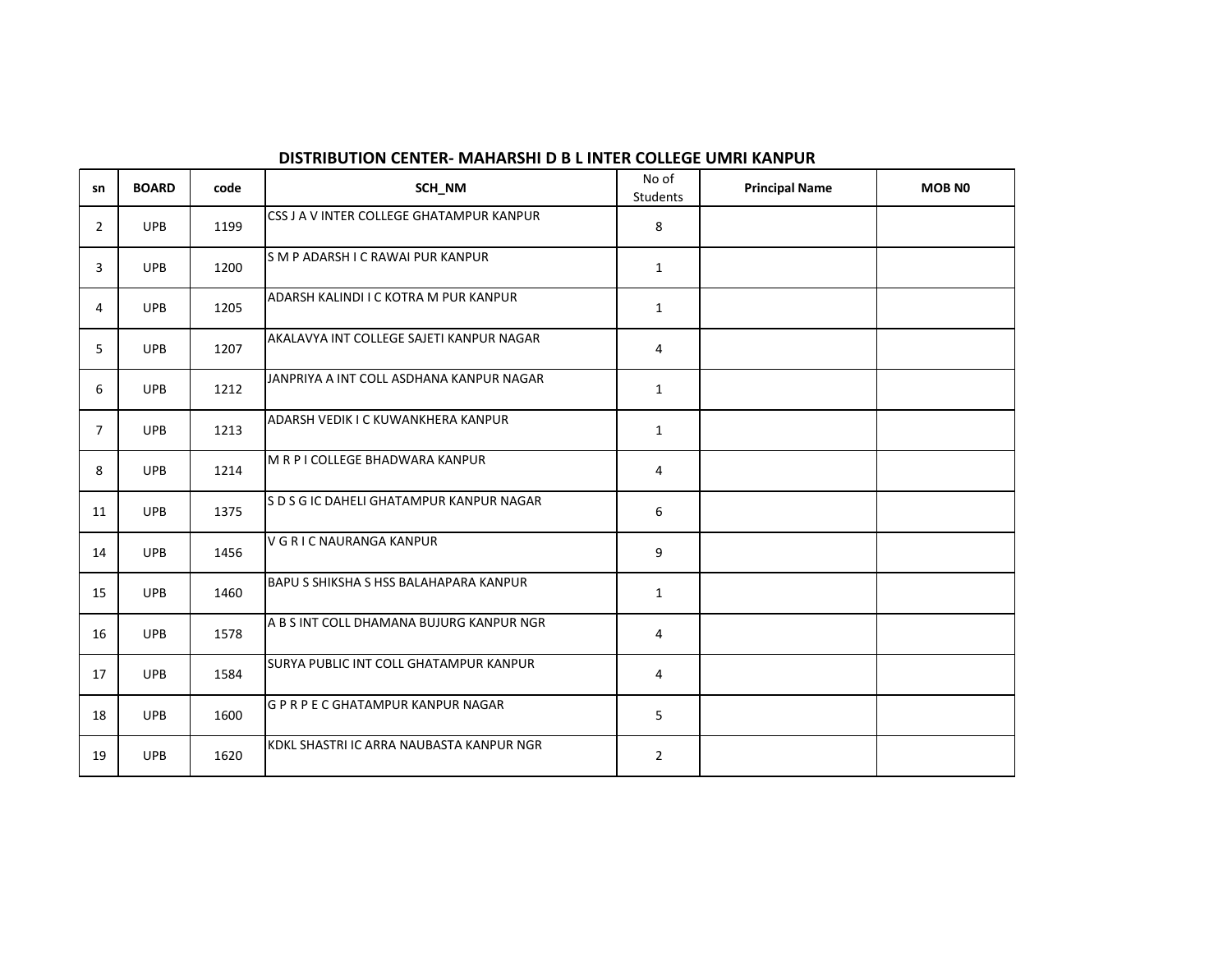| 20 | <b>UPB</b>   | 1624 | IBAL UDYAN S S I C GHATAMPUR KANPUR NAGAR                                              | 19             |  |
|----|--------------|------|----------------------------------------------------------------------------------------|----------------|--|
| 21 | <b>UPB</b>   | 1647 | ISMT MALTI DEVI H S TAGA KORIYAN KANPUR                                                | $\mathbf{1}$   |  |
| 22 | <b>UPB</b>   | 1658 | IPT G GAYAPRASAD IC NAURANGA KANPUR NAGAR                                              | 3              |  |
| 23 | <b>UPB</b>   | 1662 | MADAR INDIA HS GATAMPUR KANPUR NAGAR                                                   | 3              |  |
| 24 | <b>UPB</b>   | 1513 | KISAN BALIKA IC KUMHAUPUR B.GAON KANPUR                                                | $\mathbf{1}$   |  |
| 25 | <b>UPB</b>   | 1563 | IH L S INT COLL DEWAMANPUR KANPUR NAGAR                                                | 9              |  |
| 26 | <b>UPB</b>   | 1218 | MAHARSHI D B L INTER COLLEGE UMRI KANPUR                                               | 242            |  |
| 28 | <b>UPB</b>   | 1308 | <b>D S N ARYA I C MURLIPUR KANPUR</b>                                                  | 11             |  |
| 31 | <b>CBSE</b>  |      | ASCENT PUBLIC SCHOOL JAHANABAD ROAD BEHIND SHUBH<br>DHARMKANTA GHATAMPUR KANPUR 209206 | $\overline{2}$ |  |
| 32 | SANSKRIT     | 0003 | श्री मुकुन्द सं. पाठशाला पतारा                                                         | 3              |  |
|    | <b>TOTAL</b> |      |                                                                                        | 345            |  |

#### **DISTRIBUTION CENTER- SARDAR PATEL I C JARAULI KANPUR**

| sn | <b>BOARD</b> | code | SCH NM                                         | No of<br><b>Students</b> | <b>Principal Name</b>       | <b>MOB NO</b> |
|----|--------------|------|------------------------------------------------|--------------------------|-----------------------------|---------------|
|    | UPB          | 1150 | IKEDAR SINGH I C GOVIND NAGAR KANPUR           |                          | MANJULLA BANERJEE           | 9793775775    |
|    | UPB          | 1152 | <b>ISCHOLARS PLAY WAYS BIC GOVIND N KANPUR</b> |                          | <b>PREM LATA SRIVASTAVA</b> | 9838650784    |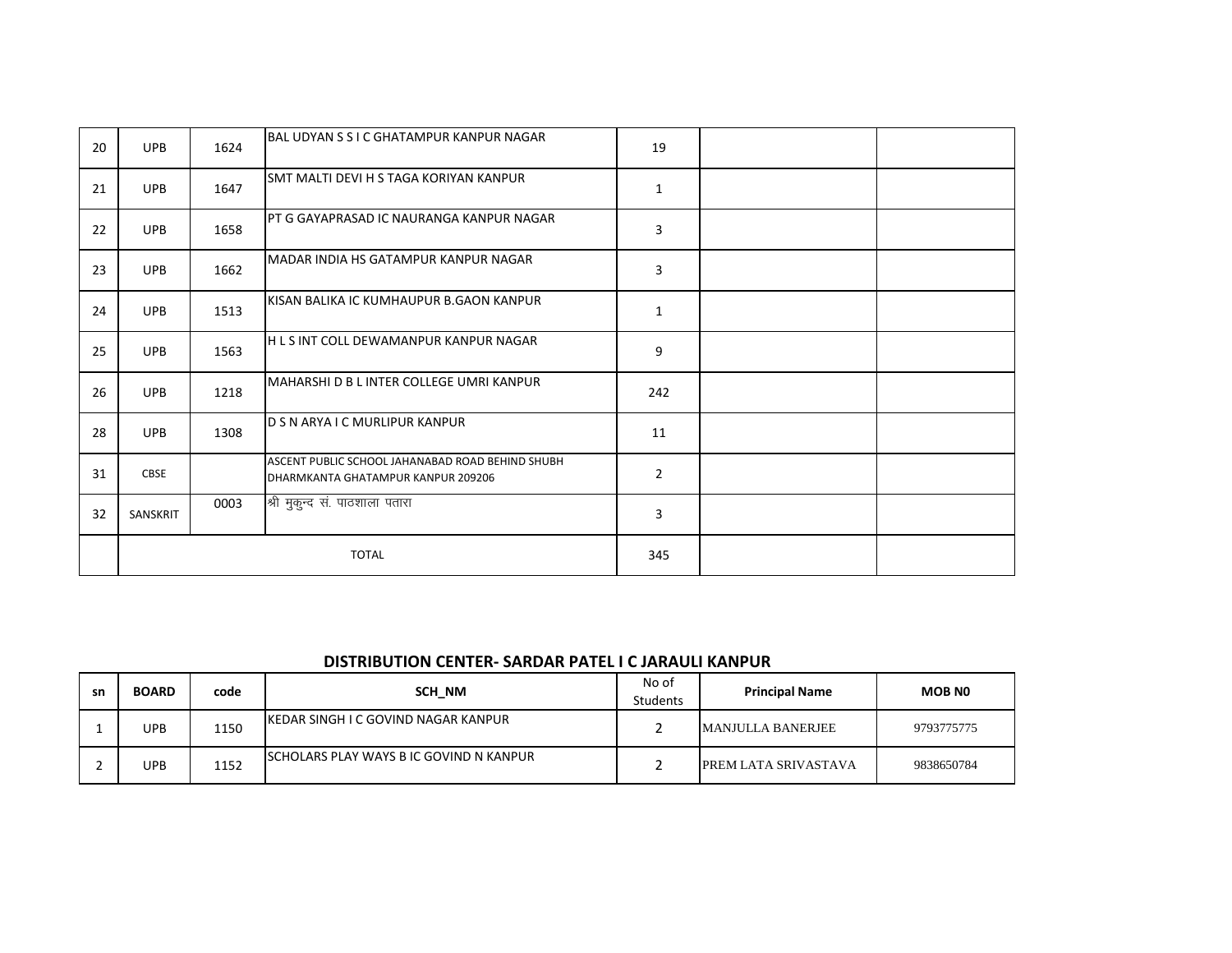| 3              | <b>UPB</b> | 1157 | PRAKASH V M GIRLS I COLL DABAULI KANPUR  | $\mathbf{1}$   | <b>RANI TIWARI</b>                          | 9335206818 |
|----------------|------------|------|------------------------------------------|----------------|---------------------------------------------|------------|
| 4              | <b>UPB</b> | 1168 | LVM INTER COLLEGE NAUBASTA KANPUR        | $\overline{7}$ | AWADHESH SINGH                              | 9336072822 |
| 5              | <b>UPB</b> | 1176 | S J V N I C HANSPURAM NAUBASTA KANPUR    | 9              | DR R P SINGH                                | 9838008777 |
| 6              | <b>UPB</b> | 1177 | S V BHAI PATEL I C SAKET NGR KANPUR      | $\mathbf{1}$   | <b>RAVINDRA NATH</b>                        | 9452871439 |
| $\overline{7}$ | <b>UPB</b> | 1536 | SHIVAJI INTER COLLEGE 782 ARRA KANPUR    | 14             | DINESH KUMAR AWASTHI                        | 9451917322 |
| 8              | <b>UPB</b> | 1555 | PARITOSH I C HANSPUR NAUBASTA KANPUR     | 9              | RACHANA AWASTHI                             | 9936323090 |
| 9              | <b>UPB</b> | 1572 | SARDAR PATEL ACADEMY JARAULI-2 KANPUR    | 5              | <b>BIRENDRA KUMAR</b>                       | 9919921155 |
| 10             | <b>UPB</b> | 1616 | S R P H S SCHOOL GAMBHIR PUR KANPUR      | $\mathbf{1}$   | P K SINGH                                   | 8127295741 |
| 11             | <b>UPB</b> | 1642 | KAMAD GIRI H S SCH ARRA NAUBASTA KANPUR  | $\overline{2}$ | RAMAKANT SHUKLA                             | 9695942663 |
| 12             | <b>UPB</b> | 1648 | SVM B I C BOODHPUR MACHHARIYA Y N KANPUR | 10             | PRABHA SHUKLA                               | 9792070900 |
| 13             | <b>UPB</b> | 1123 | SARDAR PATEL I C W2 JUHI BARRA KANPUR    | 10             | <b>SHAILENDRA KUMAR</b><br><b>CHAUDHARY</b> | 9839331007 |
| 14             | <b>UPB</b> | 1230 | SNEHI I C SNEHI NGR KHANDEPUR KANPUR     | $\mathbf{1}$   | <b>UMESH CHANDRA</b>                        | 9695879071 |
| 15             | <b>UPB</b> | 1239 | ARYAVART I C PASHUPATI NGR KANPUR        | 6              | ADESH KUMAR                                 | 9415485536 |
| 16             | <b>UPB</b> | 1265 | L R CHANDEL I C MACHHARIA KANPUR         | 6              | RAJENDRA SINGH                              | 9451537858 |
| 17             | <b>UPB</b> | 1300 | VIVEKANAND BALIKA I C BARRA TWO KANPUR   | 6              | SMT SHUBHRA UPADHYAY                        | 8953852479 |
| 18             | <b>UPB</b> | 1357 | R A I C B KHANDEPUR NAUBASTA KANPUR      | $\mathbf{1}$   | PUNEET TRIPATHI                             | 9956130204 |
| 19             | <b>UPB</b> | 1363 | K S I C WORLD BANK BARRA KANPUR          | 14             | SRI SRIKANT AWASTHI                         | 8115840836 |
| 20             | <b>UPB</b> | 1368 | R G GIRLS H S S SCH RATAN LAL NGR KANPUR | $\mathbf{1}$   | <b>RAJ KISHOR MISHRA</b>                    | 9415591789 |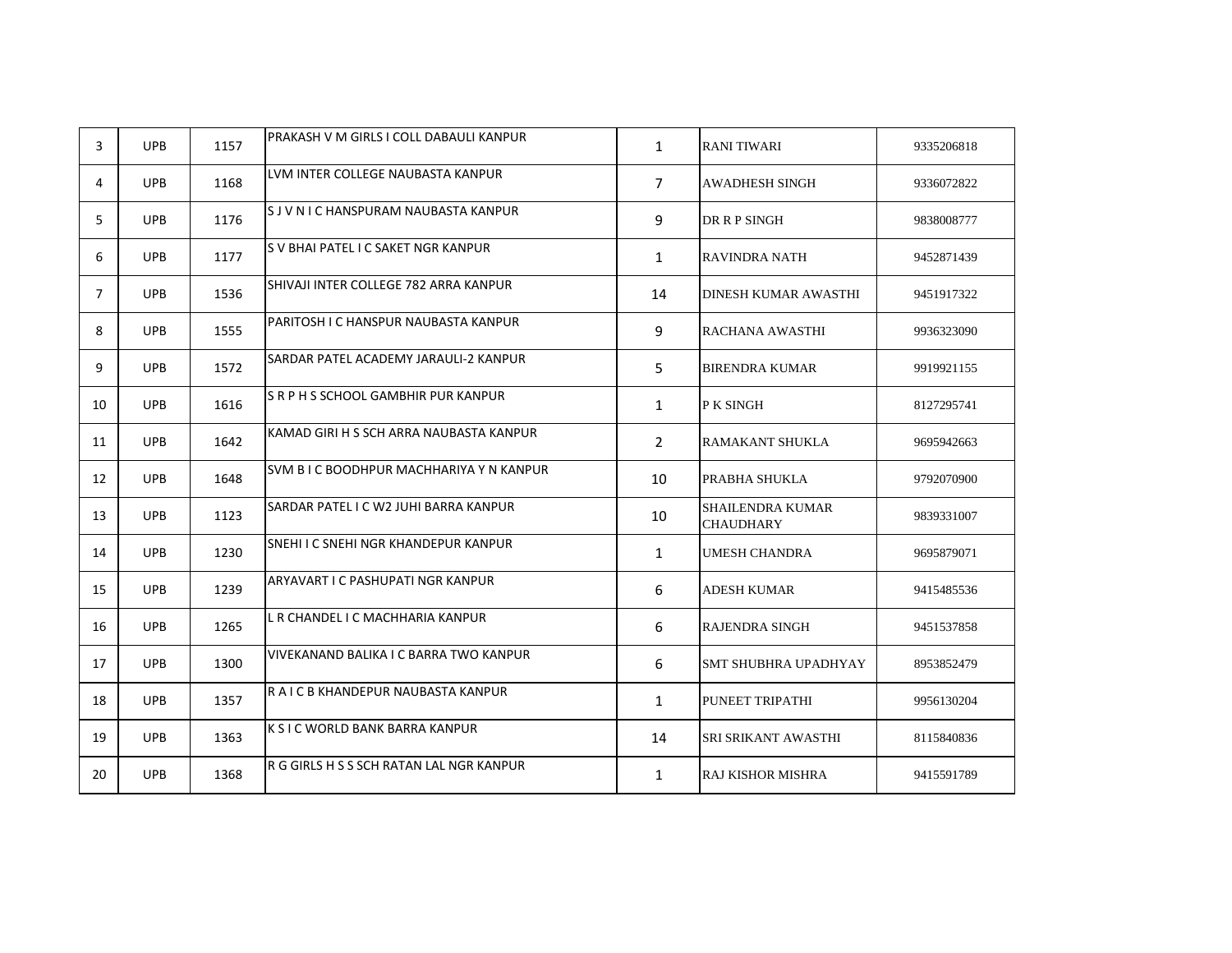| 21 | <b>UPB</b>  | 1384 | D S I C S V B HAMIRPUR ROAD KANPUR NAGAR                                                 | $\overline{2}$ | <b>MAHESH SINGH</b>      | 7897521599 |
|----|-------------|------|------------------------------------------------------------------------------------------|----------------|--------------------------|------------|
| 22 | <b>UPB</b>  | 1385 | R S EDU CENTRE I C BARRA KANPUR                                                          | 3              | <b>SMT SUMAN TIWARI</b>  | 9454317178 |
| 23 | <b>UPB</b>  | 1387 | S SHIKSHA NIKETAN H S S BARRA KANPUR                                                     | $\mathbf{1}$   | <b>SMT SNEH LATA</b>     | 9628701821 |
| 24 | <b>UPB</b>  | 1412 | ARYAVART S V M B H S SCH NAUBASTA KANPUR                                                 | $\mathbf{1}$   | <b>MEERA CHAUTURVEDI</b> | 9450326732 |
| 25 | <b>UPB</b>  | 1440 | KARMYOGI VID NIKETAN HSS BARRA-6 KANPUR                                                  | 4              | CHINTAMANI MISHRA        | 8564010950 |
| 26 | <b>UPB</b>  | 1442 | PREM LAL HS SCHOOL BARRA KANPUR NAGAR                                                    | $\mathbf{1}$   | PRAVITA TIWARI           | 7619078361 |
| 27 | <b>UPB</b>  | 1445 | VIMAL PUBLIC HSS W BANK BARRA KANPUR                                                     | $\mathbf{1}$   | <b>SMT PREETI TIWARI</b> | 9839260055 |
| 28 | <b>UPB</b>  | 1446 | VIVEKANAND PUBLIC INTER COLLEGE                                                          | $\overline{7}$ | ARUN KUMAR PANDEY        | 9455133504 |
| 29 | <b>UPB</b>  | 1449 | ADARSH GIRLS HSS W B BARRA KANPUR                                                        | $\mathbf{1}$   | <b>AMITA SINGH</b>       | 7275816379 |
| 30 | <b>UPB</b>  | 1450 | ST JOHN M H S S B NAGAR NAUBASTA KANPUR                                                  | 5              | <b>JAIBIND YADAV</b>     | 9956551770 |
| 31 | <b>UPB</b>  | 1463 | <b>B R S HIG SEC SCHOOL JARAULI KANPUR</b>                                               | 4              | <b>NEELIMA SAHU</b>      | 9919865695 |
| 32 | <b>UPB</b>  | 1477 | SARDAR PATEL I C JARAULI KANPUR                                                          | 100            | <b>ARUN KUMAR VERMA</b>  | 9005479798 |
| 33 | <b>UPB</b>  | 1483 | A N AMBEDKAR I C BUDHPUR MACH KANPUR                                                     | 10             | <b>MOHD HAMID RAZA</b>   | 7275775950 |
| 34 | <b>UPB</b>  | 1506 | V V N IC VISHWA BANK KARRHI BARRA KANPUR                                                 | $\mathbf{1}$   | <b>DR SUNITA</b>         | 8799019651 |
| 35 | <b>CBSE</b> |      | DELHI PUBLIC SCHOOL MEHARBAN SINGH KA PURWA BARRA KANPUR<br>UTTAR PRADESH 208002         | 6              |                          |            |
| 36 | <b>CBSE</b> |      | DOON INTERNATION SCHOOL 392 RATAN LAL NAGAR KANPUR<br>208022                             | 11             |                          |            |
| 37 | <b>CBSE</b> |      | DURGA PRASAD VIDYA NIKETAN S-11 G-BLOCK GUJAINI DURGA<br>PRASAD DUBEY MARG KANPUR 208022 | 10             |                          |            |
| 38 | <b>CBSE</b> |      | KARAMDEVI MEMORIAL ACADEMY S-1 BARRA-8 KANPUR UTTAR<br><b>PRADESH 208022</b>             | 18             |                          |            |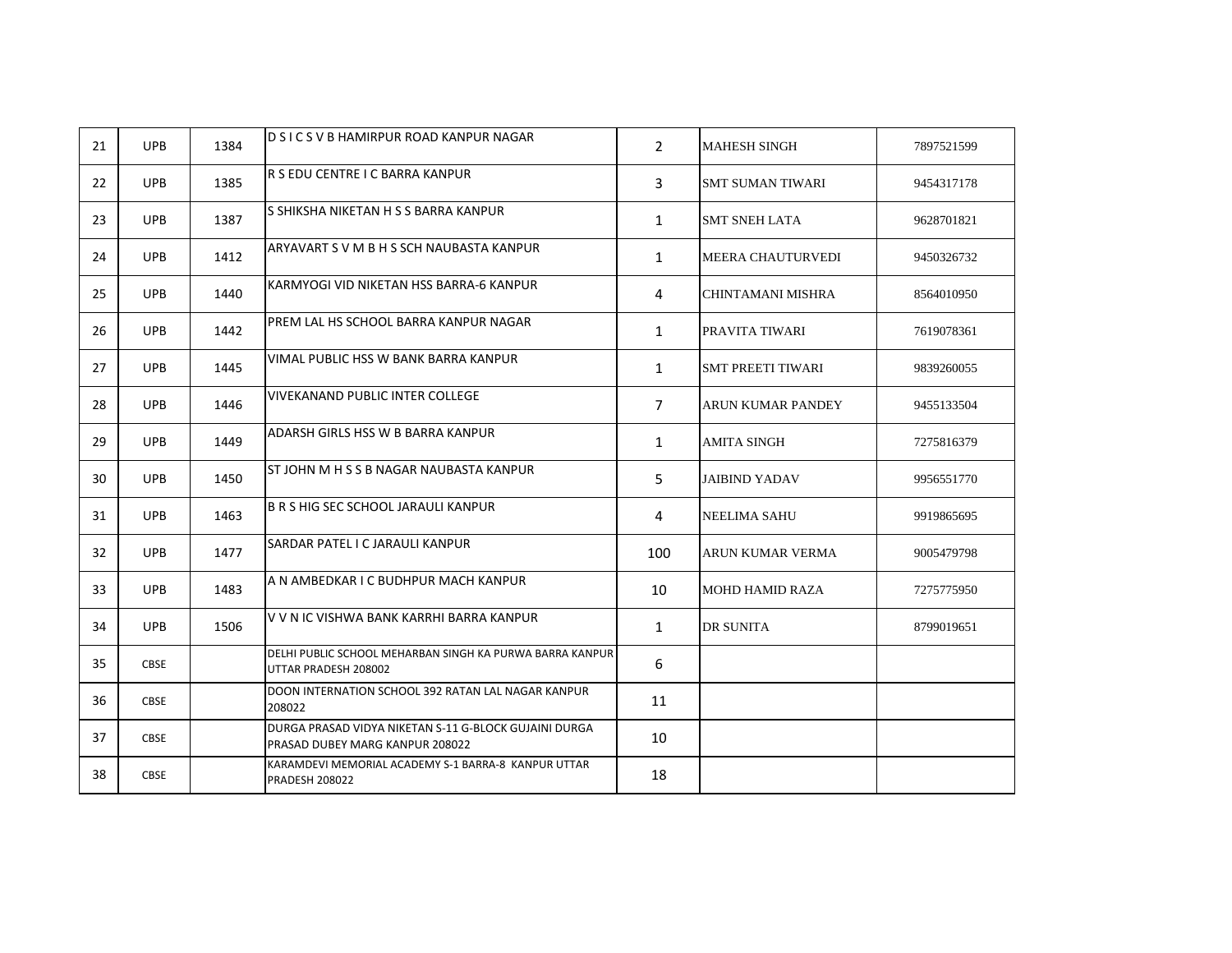| 39 | <b>CBSE</b>  |              | <b>RAM LAKHAN BHATT INTERNATIONAL SCHOOL BHAUSING PANKL</b><br>KANPUR NAGAR KANPUR 208020 |     |  |
|----|--------------|--------------|-------------------------------------------------------------------------------------------|-----|--|
| 40 | <b>ICSE</b>  |              | S. J. EDUCATION CENTRE, KANPUR                                                            |     |  |
| 41 | <b>ICSE</b>  | <b>UP299</b> | SOUTH CITY PUBLIC SCHOOL, NAUBASTA, KANPUR                                                |     |  |
| 42 | <b>ICSE</b>  | UP143        | THE CHINTELS SCHOOL, KANPUR                                                               | 16  |  |
| 43 | SANSKRIT     | 0017         | गंगा प्रसाद रामनारायण तिवारी सं. उ. मा. वि. कर्रही                                        | 4   |  |
|    | <b>Total</b> |              |                                                                                           | 317 |  |

#### **DISTRIBUTION CENTER-SHIVAJI INTER COLLAGE KESHAVNAGAR KANPUR**

| sn             | code | SCH NM                                    | No of<br><b>Students</b> | <b>Principal Name</b>       | <b>MOB NO</b> |
|----------------|------|-------------------------------------------|--------------------------|-----------------------------|---------------|
| $\mathbf{1}$   | 1620 | KDKL SHASTRI IC A NAUBASTA KANPUR NAGAR   | 1                        | KRISHNA KUMAR BAJPAI        | 9450348519    |
| $\overline{2}$ | 1008 | İKHALSA INTER COLLEGE GOVIND NAGAR KANPUR | $\overline{2}$           | <b>HEMRAJ SINGH GAUR</b>    | 9415042892    |
| 3              | 1012 | J N P N I COLL A VIHAR NAUBASTA KANPUR    | 1                        | <b>SMT MEERA TRIPATHI</b>   | 9336218376    |
| 4              | 1046 | CHACHA N B I C DAMODAR NGA BARRA KANPUR   | $\mathbf{1}$             | DR SMT PURNIMA MISHRA       | 9450148161    |
| 5              | 1048 | SMT MAYA DEVI GIC GOVIND NAGAR KANPUR     | 6                        | <b>SMT VANDANA MISHRA</b>   | 9935933573    |
| 6              | 1049 | IKAUSHILYA DEVI G I C KIDWAI NAGAR KANPUR | 3                        | <b>SMT NIVEDITA VERMA</b>   | 9415633374    |
| 7              | 1073 | IDR CL R INT COLLEGE KIDWAI NAGAR KANPUR  | $\overline{2}$           | <b>DR PRAKASH MISHRA</b>    | 9889683428    |
| 8              | 1074 | SUBHASH SMARAK I C SAKET NAGAR KANPUR     | 17                       | <b>SUBODH KUMAR SHARMA</b>  | 9450329929    |
| 9              | 1076 | CHACHA NEHRU S I C GOVIND NAGAR KANPUR    | 25                       | <b>BRIJ KISHOR TRIPATHI</b> | 9453535723    |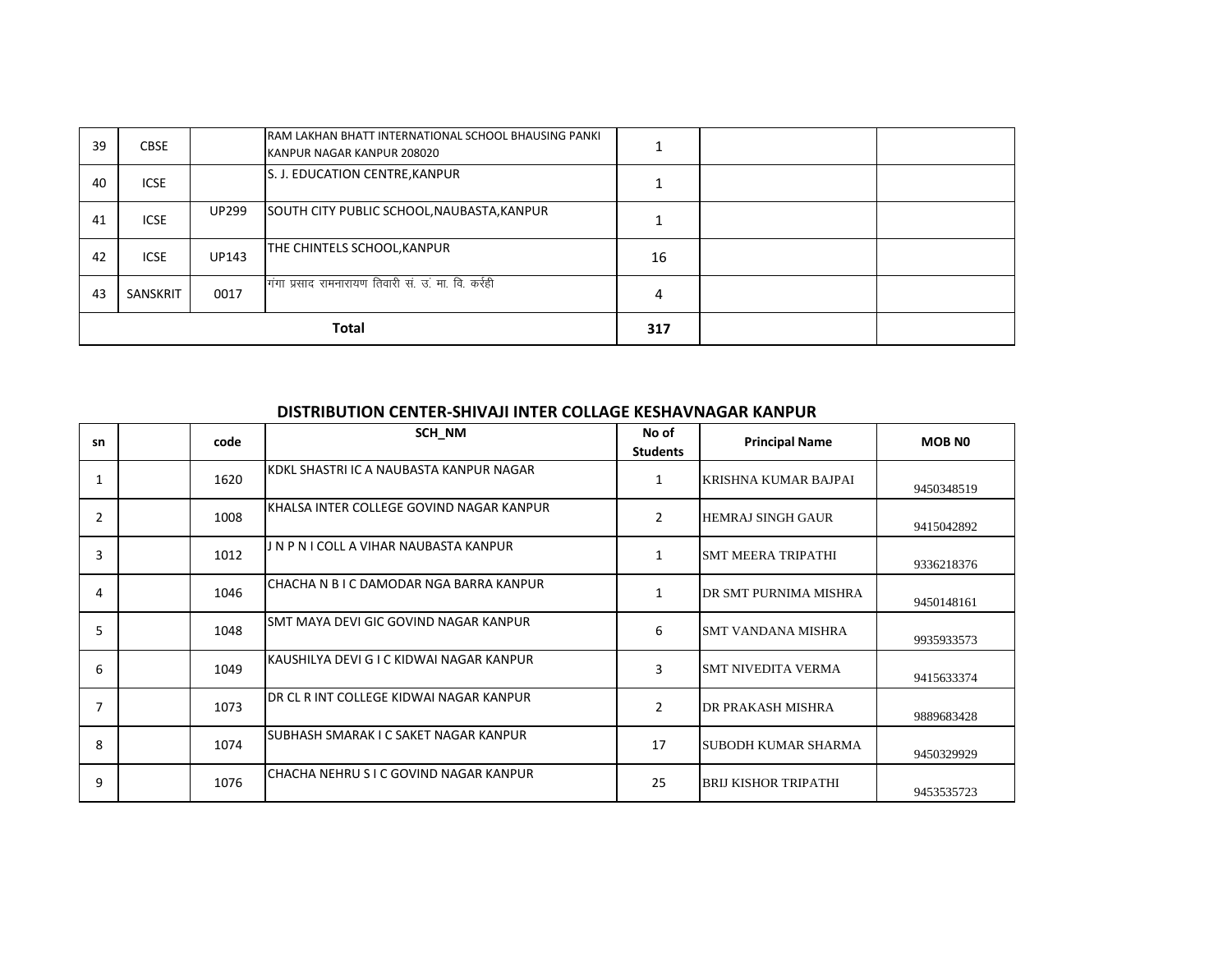| 10 | 1105 | IK KANYA INTER COLLEGE KIDWAI NGR KANPUR | $\overline{2}$ | SMT POONAM SINGH                 | 9044905784 |
|----|------|------------------------------------------|----------------|----------------------------------|------------|
| 11 | 1106 | KHALSA GIRLS I C GOVIND NAGAR KANPUR     | $\mathbf{1}$   | DR HARMEET KAUR<br><b>BHALLA</b> | 9336330313 |
| 12 | 1114 | S V M I C MACHHARIYA YASHODA NGR KANPUR  | 10             | SANTOSH KUMAR MISHRA             | 9198901313 |
| 13 | 1125 | SUBHASH GIRLS I C SAKET NAGAR KANPUR     | 8              | <b>MANORMA</b>                   | 9838001224 |
| 14 | 1129 | SHIVAJI INTER COLLAGE KESHAVNAGAR KANPUR | 104            | <b>ALKA BHATT</b>                | 8765559944 |
| 15 | 1135 | PT VISHWAMBHAR NATH I C R L NAGAR KANPUR | $\mathbf{1}$   | GHANSHYAM SHUKLA                 | 9450324421 |
| 16 | 1138 | CHITRA I C MANDI SAMITI NAUBASTA KANPUR  | 15             | <b>JANAMED SINGH</b>             | 8181852864 |
| 17 | 1144 | PT VISHWAMBHAR NATH B I C R NAGAR KANPUR | $\mathbf{1}$   | <b>MADHU BAJPAI</b>              | 9450721349 |
| 18 | 1146 | YASHODA INTER COLLEGE YASHODA NGR KANPUR | 9              | YATENDRA SINGH YADAV             | 8090645880 |
| 19 | 1158 | KRISHNA DEVI P GIRLS I C NAUBASTA KANPUR | $\mathbf{1}$   | APARNA MISHRA                    | 9335630301 |
| 20 | 1170 | KANPUR INTERMEDIATE EDU CENTRE KANPUR    | 3              | <b>ANUPAM SINGH</b>              | 9598481308 |
| 21 | 1233 | PT R P M I C YASHODA NAGAR KANPUR        | 15             | DR ABHAY JEET MISHRA             | 9452531850 |
| 22 | 1246 | RAHUL MEMO I C YASHODA NAGAR KANPUR      | 9              | <b>S BANERJEE</b>                | 9453027673 |
| 23 | 1266 | JALPA DEVI I C CHHOTI JUHI KANPUR        | $\mathbf{1}$   | <b>ARUN PRAKASH</b>              | 8090390881 |
| 24 | 1295 | SUNRAYS M G IC YASHODA NGR MCH KANPUR    | 11             | NASEEM JAHAN                     | 9369257735 |
| 25 | 1317 | A W M MEMO I C MACHHARIYA KANPUR         | $\overline{2}$ | ASHUTOSH AWASTHI                 | 9335380498 |
| 26 | 1321 | S V M HSS DAMODAR NAGAR KANPUR           | 5              | RAM KRISHNA BAJPAI               | 9454366779 |
| 27 | 1348 | MAA S V M INTER COLL Y NAGAR KANPUR      | 17             | PRATIMA PANDEY                   | 9936575810 |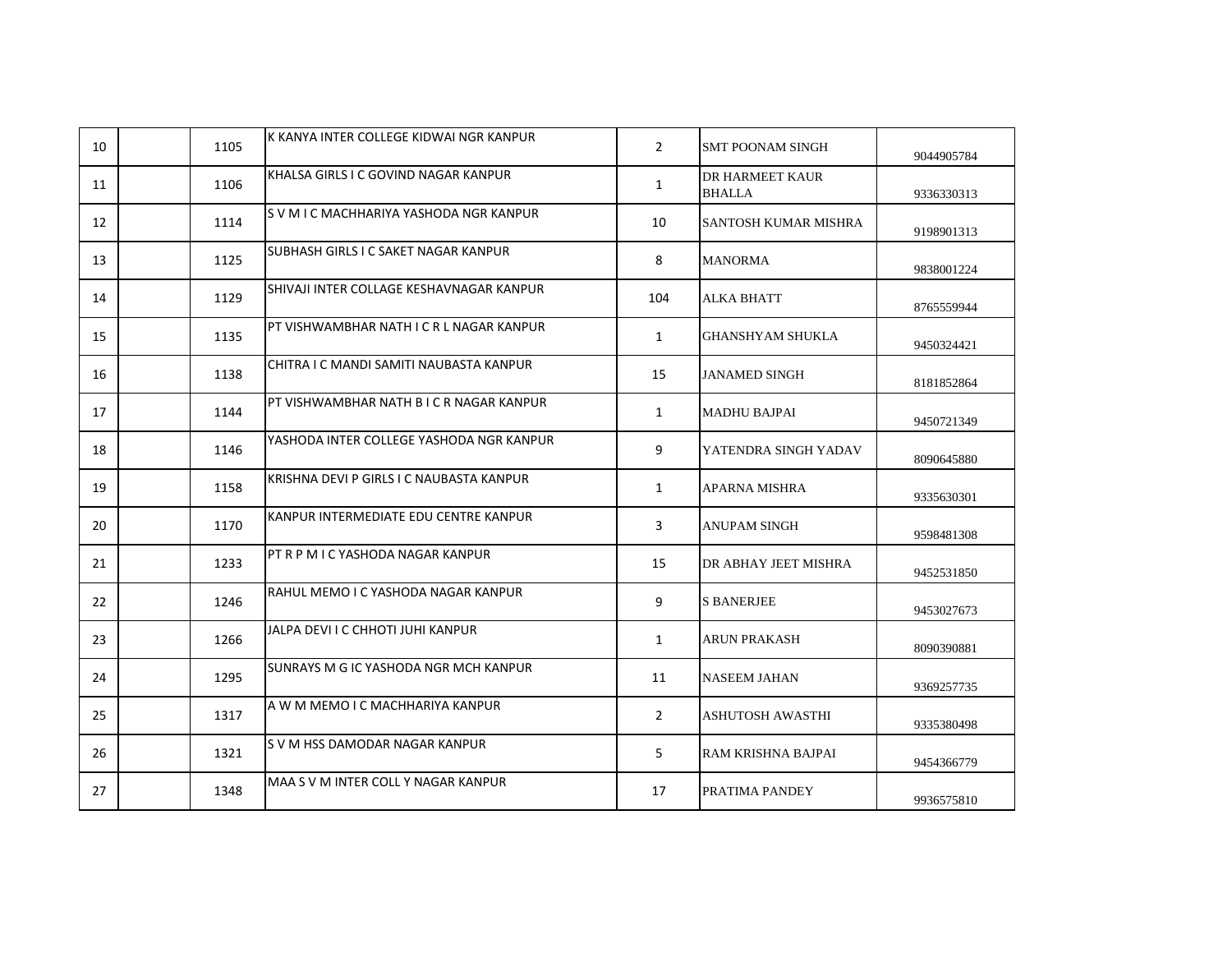| 28 | 1373 | MAA GAYATRI I C GOPAL NAGAR KANPUR                                                                  | $\mathbf{1}$   | <b>MANISH KUMAR TIWARI</b> | 9651469349 |
|----|------|-----------------------------------------------------------------------------------------------------|----------------|----------------------------|------------|
| 29 | 1398 | STEPPING STONES I COLLEGE G NAGAR KANPUR                                                            | 10             | MRS SHALINI AWASTHI        | 9838719100 |
| 30 | 1404 | DAYANAND SANTOSH MISHRA I C Y NGR KANPUR                                                            | $\mathbf{1}$   | <b>S MISHRA</b>            | 9450147866 |
| 31 | 1415 | JEEVAN JYOTI H S S SICKLINE KANPUR                                                                  | $\mathbf{1}$   | <b>SHIV MOHAN PANDA</b>    | 9305696213 |
| 32 | 1417 | DOLLS DELIGHT HSS GOVIND NAGAR KANPUR                                                               | $\mathbf{1}$   | <b>ARUNA BHADAURIA</b>     | 9235156502 |
| 33 | 1434 | EQRA PUBLIC GIRLS HS S BABU PURWA KANPUR                                                            | 3              | MISS ALQAMA ARSHI          | 9935672599 |
| 34 | 1445 | VIMAL PUBLIC HSS W BANK BARRA KANPUR                                                                | $\mathbf{1}$   |                            |            |
| 35 | 1447 | CRKAD HSS NARAYANPURI NAUBASTA KANPUR                                                               | $\overline{2}$ | <b>RAM KISHOR YADAV</b>    | 9454205458 |
| 36 | 1517 | S V M H S SCHOOL KESHAV NAGAR KANPUR                                                                | 10             | <b>GIRISH KUMAR SHUKLA</b> | 9452142585 |
| 37 | 1523 | K K G HSS S J VIHAR K NAGAR KANPUR                                                                  | $\mathbf{1}$   | <b>SHUBH LAL PANDEY</b>    | 8009208700 |
| 38 | 1606 | BABU S S H S S GANGAPUR KANPUR NAGAR                                                                | $\overline{2}$ | <b>SANJAY SINGH</b>        | 9454056295 |
| 39 |      | DAYANAND DINANATH EDUCATION CENTRE NH-86 RAMAIPUR<br>MAIN HAMIRPUR ROAD KANPUR 209214               | 3              |                            |            |
| 40 |      | DR SONEY LAL PATEL PUBLIC SCHOOL 133/61 HAMEERPUR ROAD<br>JUHI KANPUR 208014                        | 3              |                            |            |
| 41 |      | GULMOHAR 651 W BLOCK KESHAV NAGAR KANPUR UTTAR PRADESH<br>208014                                    | 9              |                            |            |
| 42 |      | MAHARISHI VIDYA MANDIR BINGWANA HAMIRPUR ROAD KANPUR 208021                                         | $\overline{2}$ |                            |            |
| 43 |      | PURANCHANDRA VIDYA NIKETAN HEMANT VIHAR BARRA-2 KANPUR<br>UTTAR PRADESH 208027                      | 34             |                            |            |
| 44 |      | SHRI RAM PUBLIC SCHOOL 1430 Y BLOCK KIDWAI NAGAR KANPUR<br>UTTAR PRADESH 208011                     | 11             |                            |            |
| 45 |      | SKOMIYA ACADEMY PLOT NO 1671 CANAL ROAD BOODHPUR<br>MACHHARIA NAUBASTRA KANPUR UTTAR PRADESH 208021 | $\mathbf{1}$   |                            |            |